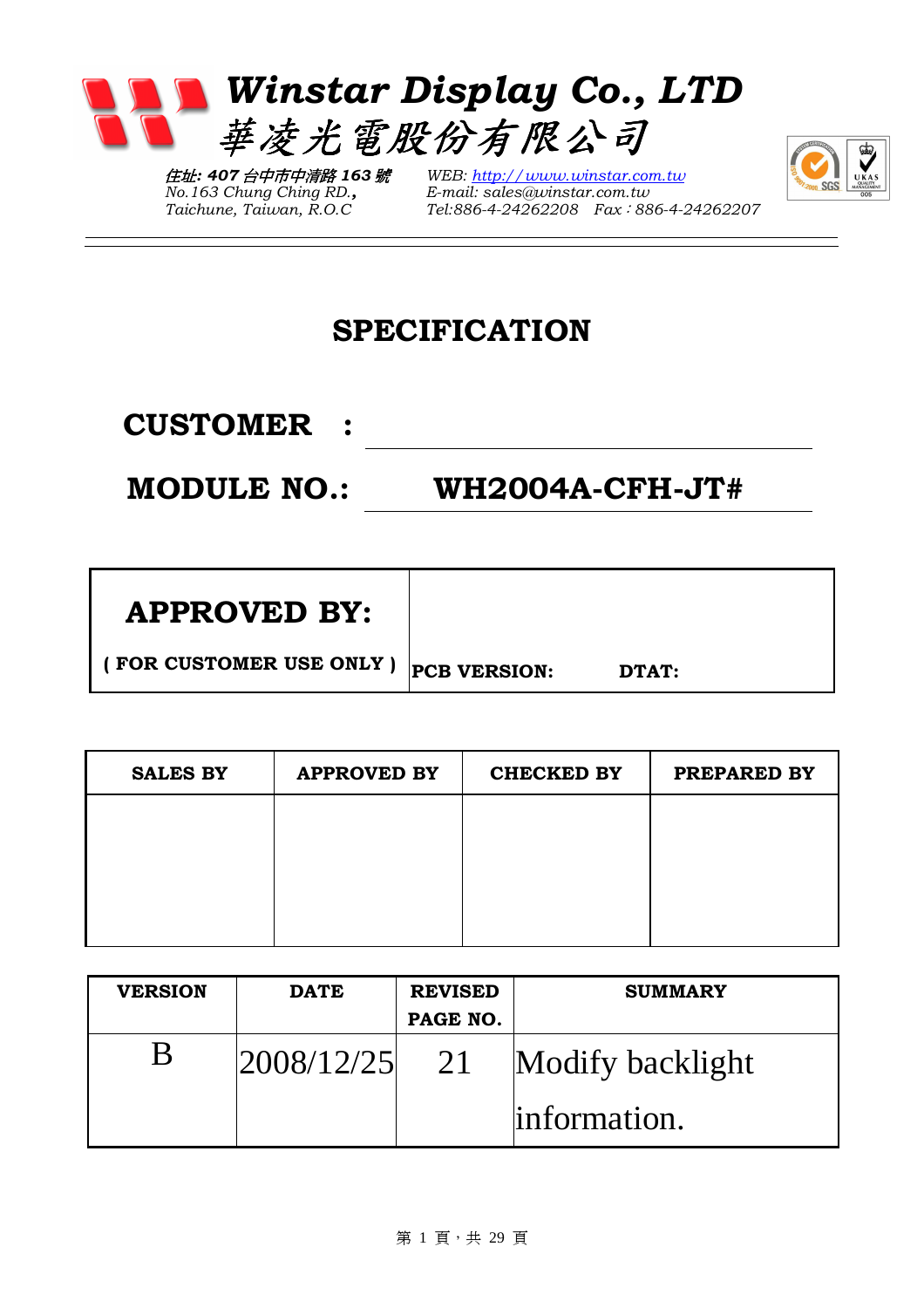|                  | 華凌光電股份有限公司                 |                            | Winstar Display Co., LTD MODLE NO: |
|------------------|----------------------------|----------------------------|------------------------------------|
|                  | <b>RECORDS OF REVISION</b> | <b>DOC. FIRST ISSUE</b>    |                                    |
| <b>VERSION</b>   | <b>DATE</b>                | <b>REVISED</b><br>PAGE NO. | <b>SUMMARY</b>                     |
| $\left( \right)$ | 2008/8/25                  |                            | First issue                        |
| $\mathbf{A}$     | 2008/11/7                  | 14                         | Modify Character Generator         |
|                  |                            |                            | <b>ROM Pattern</b>                 |
| B                | 2008/12/25                 | 21                         | Modify backlight                   |
|                  |                            |                            | information.                       |
|                  |                            |                            |                                    |
|                  |                            |                            |                                    |
|                  |                            |                            |                                    |
|                  |                            |                            |                                    |
|                  |                            |                            |                                    |
|                  |                            |                            |                                    |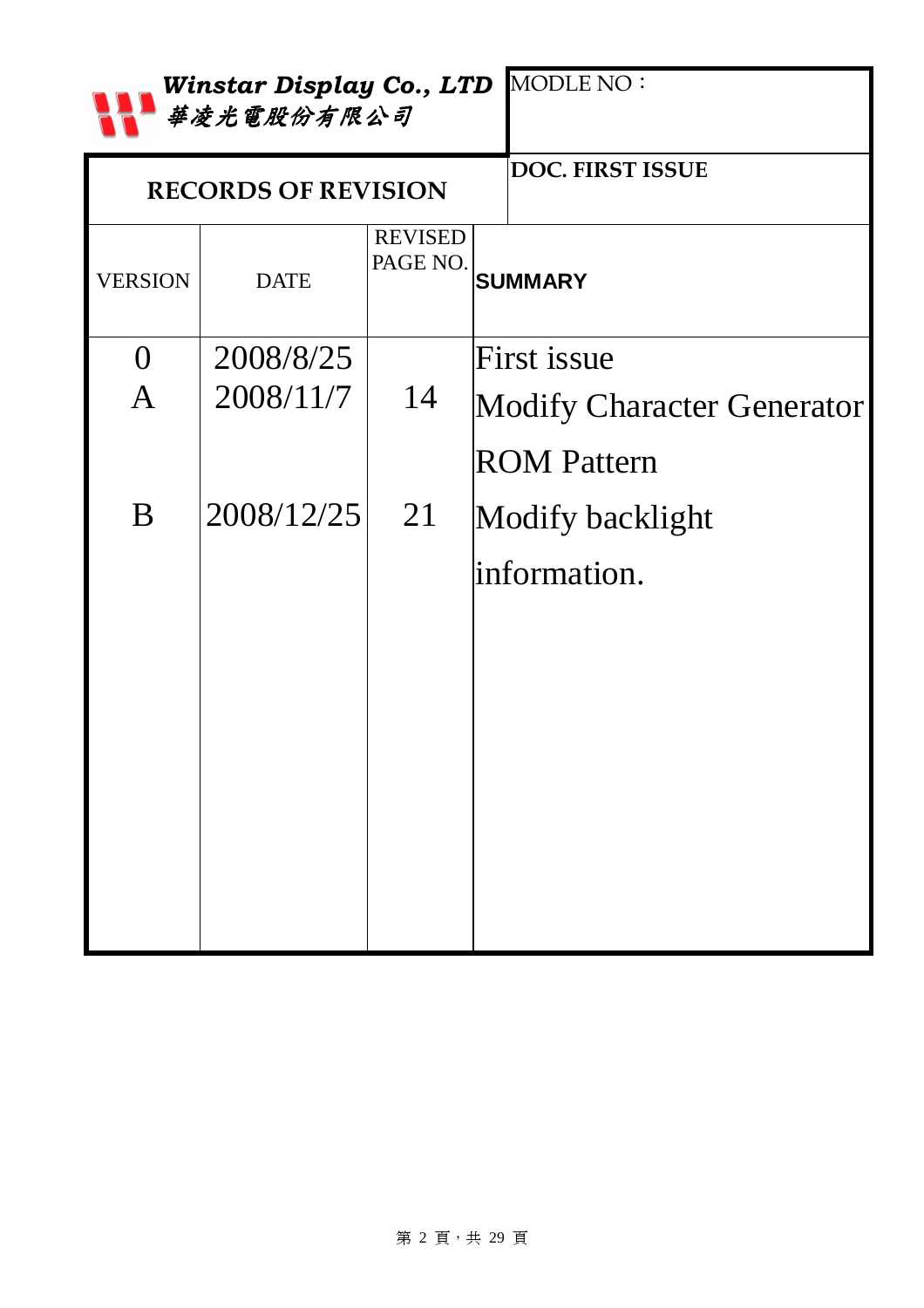### Contents

- 1.Module Classification Information
- 2.Precautions in use of LCD Modules
- 3.General Specification
- 4.Absolute Maximum Ratings
- 5.Electrical Characteristics
- 6.Optical Characteristics
- 7.Interface Pin Function
- 8.Contour Drawing & Block Diagram
- 9.Function Description
- 10.Character Generator ROM Pattern
- 11.Instruction Table
- 12.Timing Characteristics
- 13.Initializing of LCM
- 14.Reliability
- 15.Backlight Information
- 16. Inspection specification
- 17. Material List of Components for RoHs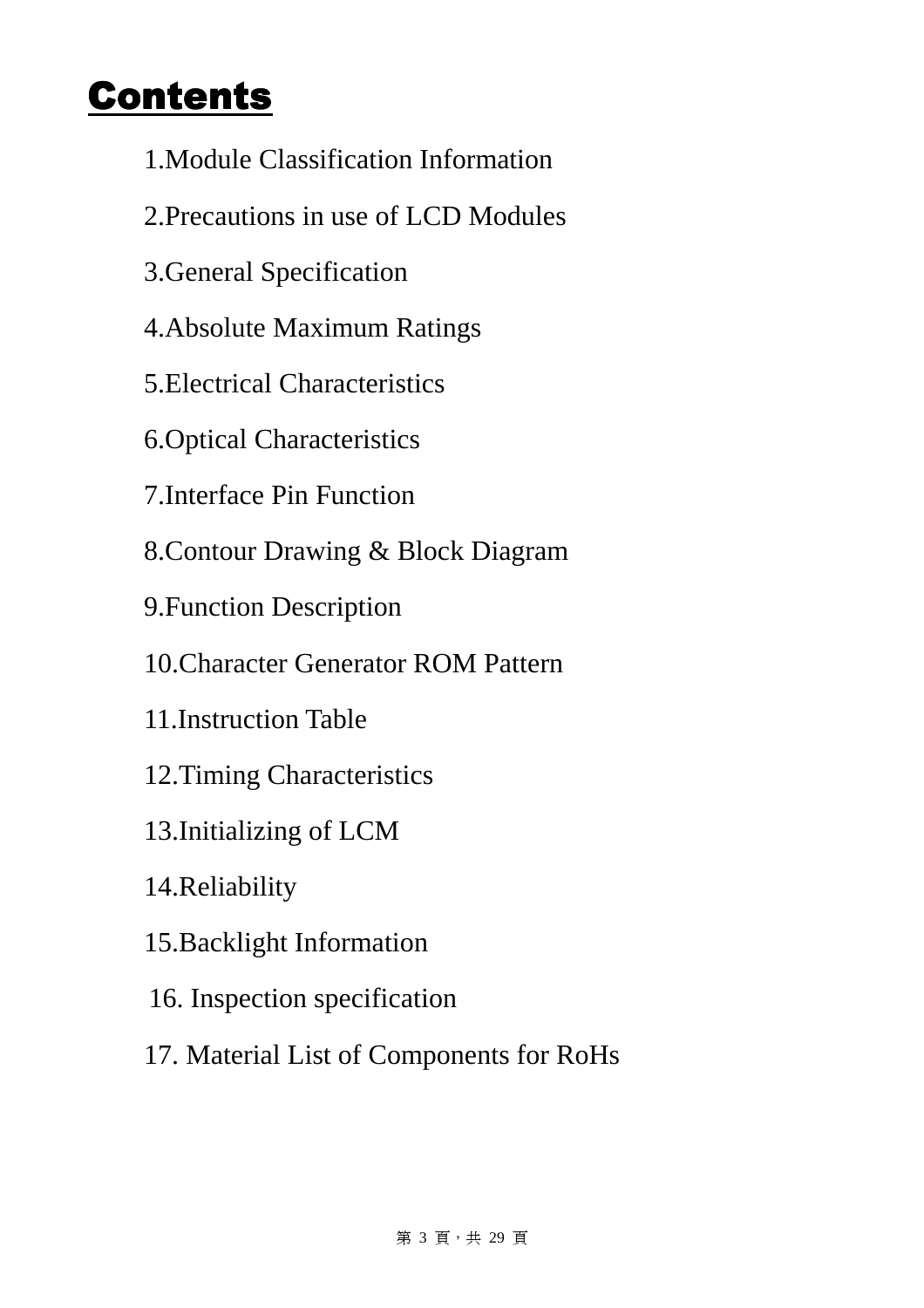### **1.Module Classification Information**

|                | 2004<br>W H                      | $A-CEH-$                                                                    |                                          |  |  |  |
|----------------|----------------------------------|-----------------------------------------------------------------------------|------------------------------------------|--|--|--|
|                | $\odot$ $\odot$<br>$\circled{3}$ | $(5)$ $(6)$ $(7)$<br>$(\delta)$<br>(4)                                      |                                          |  |  |  |
| $^\circledR$   |                                  | <b>Brand: WINSTAR DISPLAY CORPORATION</b>                                   |                                          |  |  |  |
| ②              |                                  | Display Type : $H \rightarrow$ Character Type, $G \rightarrow$ Graphic Type |                                          |  |  |  |
| ③              |                                  | Display Font: Character 20 words, 4Lines.                                   |                                          |  |  |  |
| $^{\circledR}$ | Model serials no.                |                                                                             |                                          |  |  |  |
| ⑤              | Backlight Type:                  | $N \rightarrow W$ ithout backlight                                          | $T\rightarrow$ LED, White                |  |  |  |
|                |                                  | $B \rightarrow EL$ , Blue green                                             | $A \rightarrow$ LED, Amber               |  |  |  |
|                |                                  | $D \rightarrow EL$ , Green                                                  | R→LED, Red                               |  |  |  |
|                |                                  | $W \rightarrow EL$ , White                                                  | O→LED, Orange                            |  |  |  |
|                |                                  | $F \rightarrow CCFL$ , White                                                | G→LED, Green                             |  |  |  |
|                |                                  | Y→LED, Yellow Green                                                         | $C \rightarrow$ LED, Triple color        |  |  |  |
| 6              | LCD Mode:                        | $B \rightarrow TN$ Positive, Gray                                           | $T \rightarrow FSTN$ Negative            |  |  |  |
|                |                                  | $N \rightarrow TN$ Negative,                                                |                                          |  |  |  |
|                |                                  | $G \rightarrow STN$ Positive, Gray                                          |                                          |  |  |  |
|                |                                  | Y→STN Positive, Yellow Green                                                |                                          |  |  |  |
|                |                                  | $M \rightarrow STN$ Negative, Blue                                          |                                          |  |  |  |
|                |                                  | F->FSTN Positive                                                            |                                          |  |  |  |
| ℗              | <b>LCD</b> Polarizer             | $A \rightarrow$ Reflective, N.T, 6:00                                       | $H\rightarrow$ Transflective, W.T,6:00   |  |  |  |
|                | Type/Temperature                 | D $\rightarrow$ Reflective, N.T, 12:00                                      | $K \rightarrow$ Transflective, W.T,12:00 |  |  |  |
|                | range/View                       | $G \rightarrow$ Reflective, W. T, 6:00                                      | C $\rightarrow$ Transmissive, N.T,6:00   |  |  |  |
|                | direction                        | J $\rightarrow$ Reflective, W. T, 12:00                                     | $F\rightarrow$ Transmissive, N.T,12:00   |  |  |  |
|                |                                  | $B\rightarrow$ Transflective, N.T,6:00                                      | I $\rightarrow$ Transmissive, W. T, 6:00 |  |  |  |
|                |                                  | E→Transflective, N.T.12:00                                                  | L $\rightarrow$ Transmissive, W.T,12:00  |  |  |  |
| $^\circledR$   | Special Code                     | JT : English and Japanese standard font                                     |                                          |  |  |  |
|                |                                  | #: Fit in with the ROHS Directions and regulations                          |                                          |  |  |  |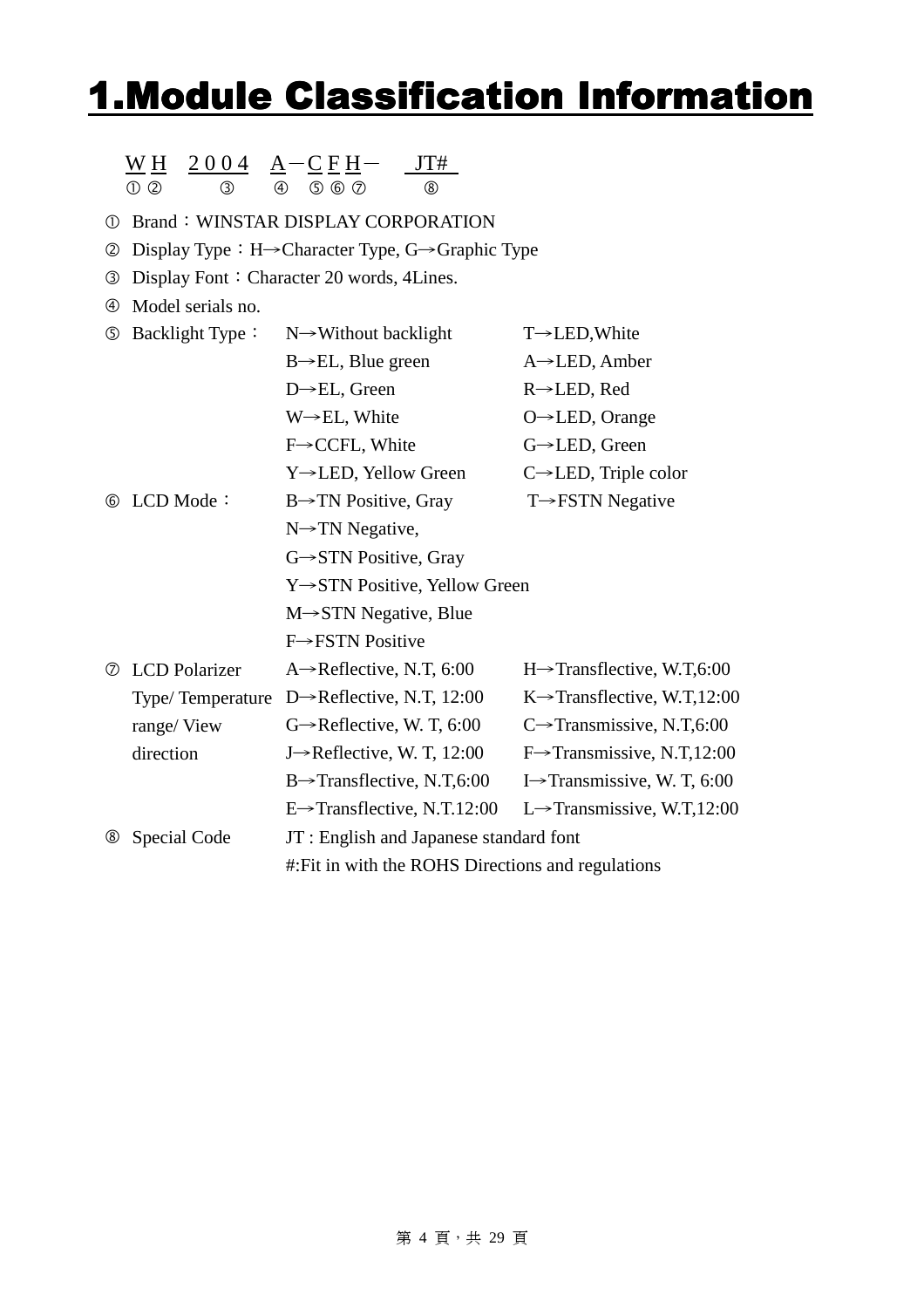## 2. Precautions in use of LCD Modules

- (1)Avoid applying excessive shocks to the module or making any alterations or modifications to it.
- (2)Don't make extra holes on the printed circuit board, modify its shape or change the components of LCD module.
- (3)Don't disassemble the LCM.
- (4)Don't operate it above the absolute maximum rating.
- (5)Don't drop, bend or twist LCM.
- (6)Soldering: only to the I/O terminals.
- (7)Storage: please storage in anti-static electricity container and clean environment.
- (8). Winstar have the right to change the passive components
- (9). Winstar have the right to change the PCB Rev.

### 3.General Specification 3.General Specification

| <b>Item</b>                 | Unit                                                                                                                     |    |
|-----------------------------|--------------------------------------------------------------------------------------------------------------------------|----|
| <b>Number of Characters</b> | 20 characters x 4 Lines                                                                                                  |    |
| Module dimension            | 98.0 x 60.0 x 13.6(MAX)                                                                                                  | mm |
| View area                   | 77.0 x 25.2                                                                                                              | mm |
| Active area                 | 70.4 x 20.8                                                                                                              | mm |
| Dot size                    | $0.55 \times 0.55$                                                                                                       | mm |
| Dot pitch                   | $0.60 \times 0.60$                                                                                                       | mm |
| Character size              | $2.95 \times 4.75$                                                                                                       | mm |
| Character pitch             | 3.55 x 5.35                                                                                                              | mm |
| LCD type                    | <b>FSTN Positive</b><br>Transflective,                                                                                   |    |
|                             | (In LCD production, It will occur slightly color difference. We<br>can only guarantee the same color in the same batch.) |    |
| Duty                        | 1/16                                                                                                                     |    |
| View direction              | 6 o'clock                                                                                                                |    |
| <b>Backlight Type</b>       | LED, Triple color                                                                                                        |    |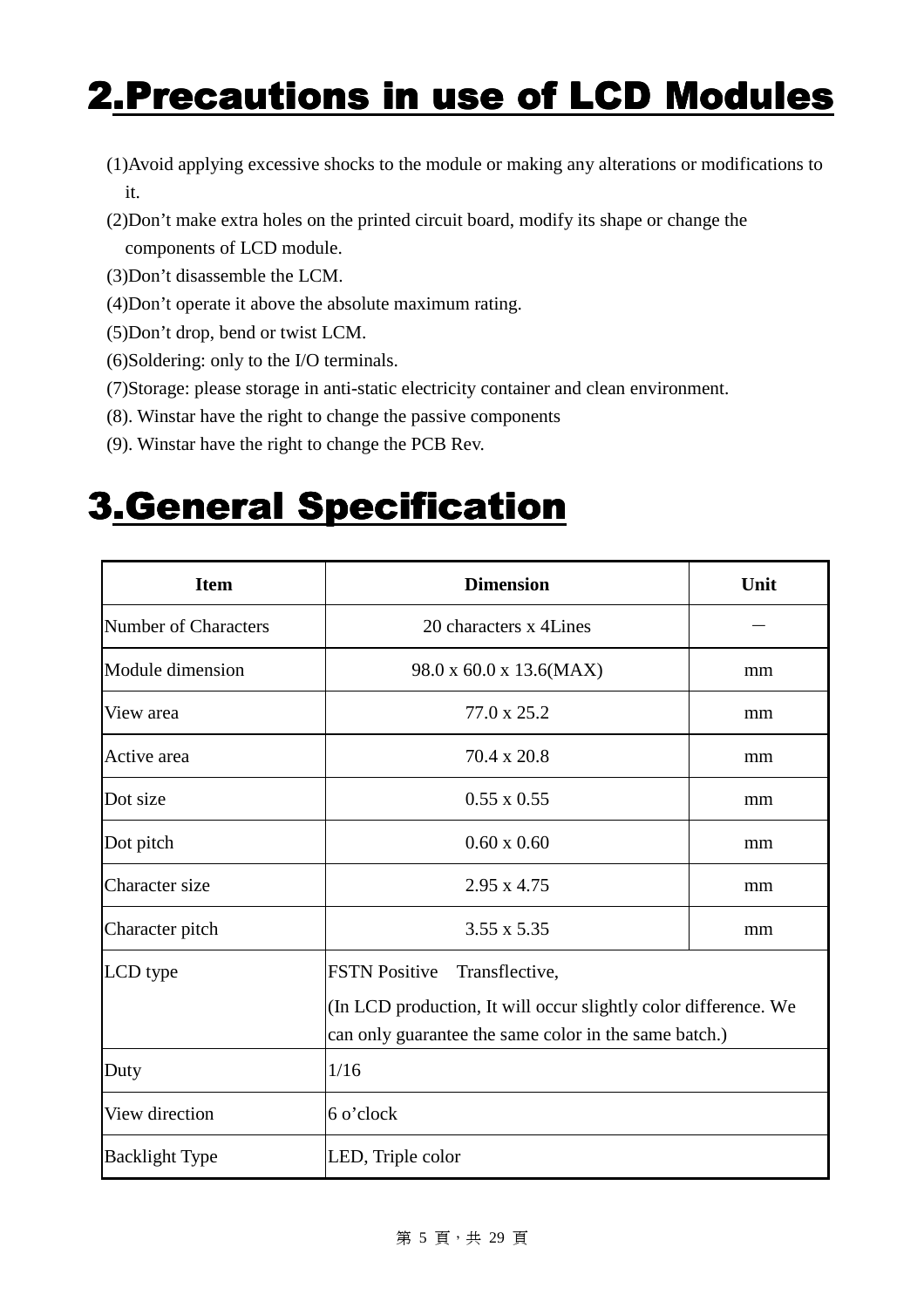### **4.Absolute Maximum Ratings**

| <b>Item</b>                  | <b>Symbol</b>       | Min      | <b>Typ</b> | <b>Max</b> | Unit                |
|------------------------------|---------------------|----------|------------|------------|---------------------|
| <b>Operating Temperature</b> | $T_{OP}$            | $-20$    |            | $+70$      | $\int_{0}^{\infty}$ |
| <b>Storage Temperature</b>   | $T_{ST}$            | $-30$    |            | $+80$      | $\int_{0}^{\infty}$ |
| <b>Input Voltage</b>         | $\rm V_I$           | $V_{SS}$ |            | $V_{DD}$   | V                   |
| Supply Voltage For Logic     | $V_{DD}$ - $V_{SS}$ | $-0.3$   |            | 7          | V                   |
| Supply Voltage For LCD       | $V_{DD}$ - $V_0$    | $-0.3$   |            | 13         | V                   |

### 5.Electrical Characteristics

| <b>Item</b>              | <b>Symbol</b>       | <b>Condition</b>    | Min                 | <b>Typ</b> | <b>Max</b>                     | Unit         |
|--------------------------|---------------------|---------------------|---------------------|------------|--------------------------------|--------------|
| Supply Voltage For Logic | $V_{DD}$ - $V_{SS}$ |                     | 4.5                 | 5.0        | 5.5                            | V            |
|                          |                     | Ta= $-20^{\circ}$ C |                     |            |                                | V            |
| Supply Voltage For LCD   | $V_{DD}$ - $V_0$    | Ta= $25^{\circ}$ C  | 4.05                | 4.5        | 5.0                            | $\mathbf{V}$ |
| *Note                    |                     | Ta= $70^{\circ}$ C  |                     |            | $\qquad \qquad \longleftarrow$ | V            |
| Input High Volt.         | $V_{IH}$            |                     | 0.7 V <sub>DD</sub> |            | $V_{DD}$                       | V            |
| Input Low Volt.          | $V_{IL}$            |                     | <b>Vss</b>          |            | 0.6                            | V            |
| Output High Volt.        | $V_{OH}$            |                     | 3.9                 |            |                                | V            |
| Output Low Volt.         | $V_{OL}$            |                     |                     |            | 0.4                            | V            |
| <b>Supply Current</b>    | $I_{DD}$            | $V_{DD} = 5V$       | 1.02                | 1.28       | 1.49                           | mA           |

\* Note: Please design the VOP adjustment circuit on customer's main board

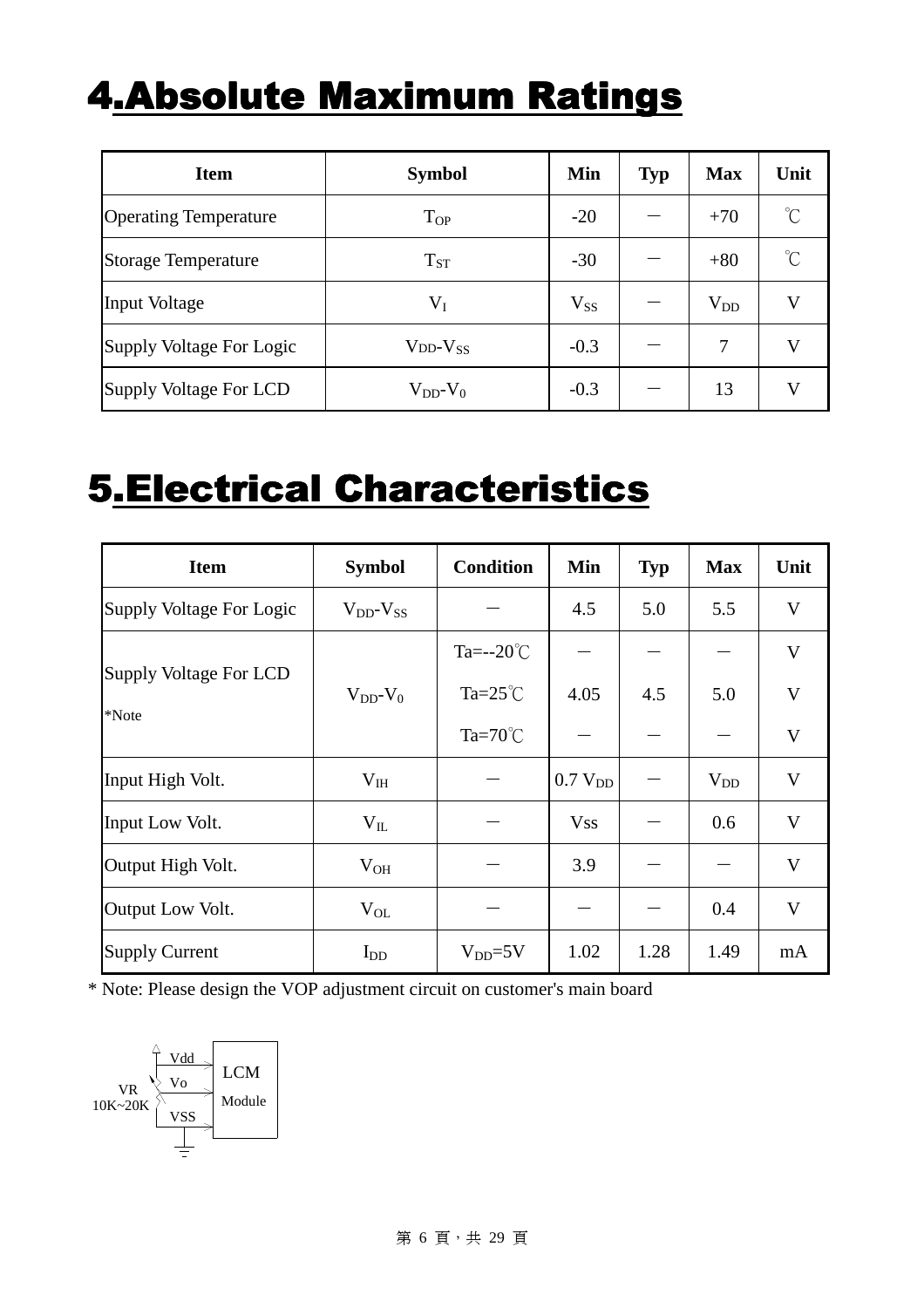### **6.Optical Characteristics**

| <b>Item</b>           | <b>Symbol</b>  | <b>Condition</b> | Min   | <b>Typ</b> | <b>Max</b> | Unit |
|-----------------------|----------------|------------------|-------|------------|------------|------|
|                       | $(V)$ $\theta$ | $CR \geq 2$      | 30    |            | 60         | deg  |
| View Angle            | (H) $\varphi$  | $CR \geq 2$      | $-45$ |            | 45         | deg  |
| <b>Contrast Ratio</b> | <b>CR</b>      |                  |       | 5          |            |      |
|                       | T rise         |                  |       | 150        | 200        | ms   |
| <b>Response Time</b>  | T fall         |                  |       | 150        | 200        | ms   |

#### **Definition of Operation Voltage (Vop) Definition of Response Time (Tr, Tf)**





#### **Conditions :**

Operating Voltage : Vop Viewing Angle( $\theta$ ,  $\varphi$ ) : 0°, 0° Frame Frequency : 64 HZ Driving Waveform : 1/N duty, 1/a bias

#### **Definition of viewing angle(** $CR \geq 2$ **)**

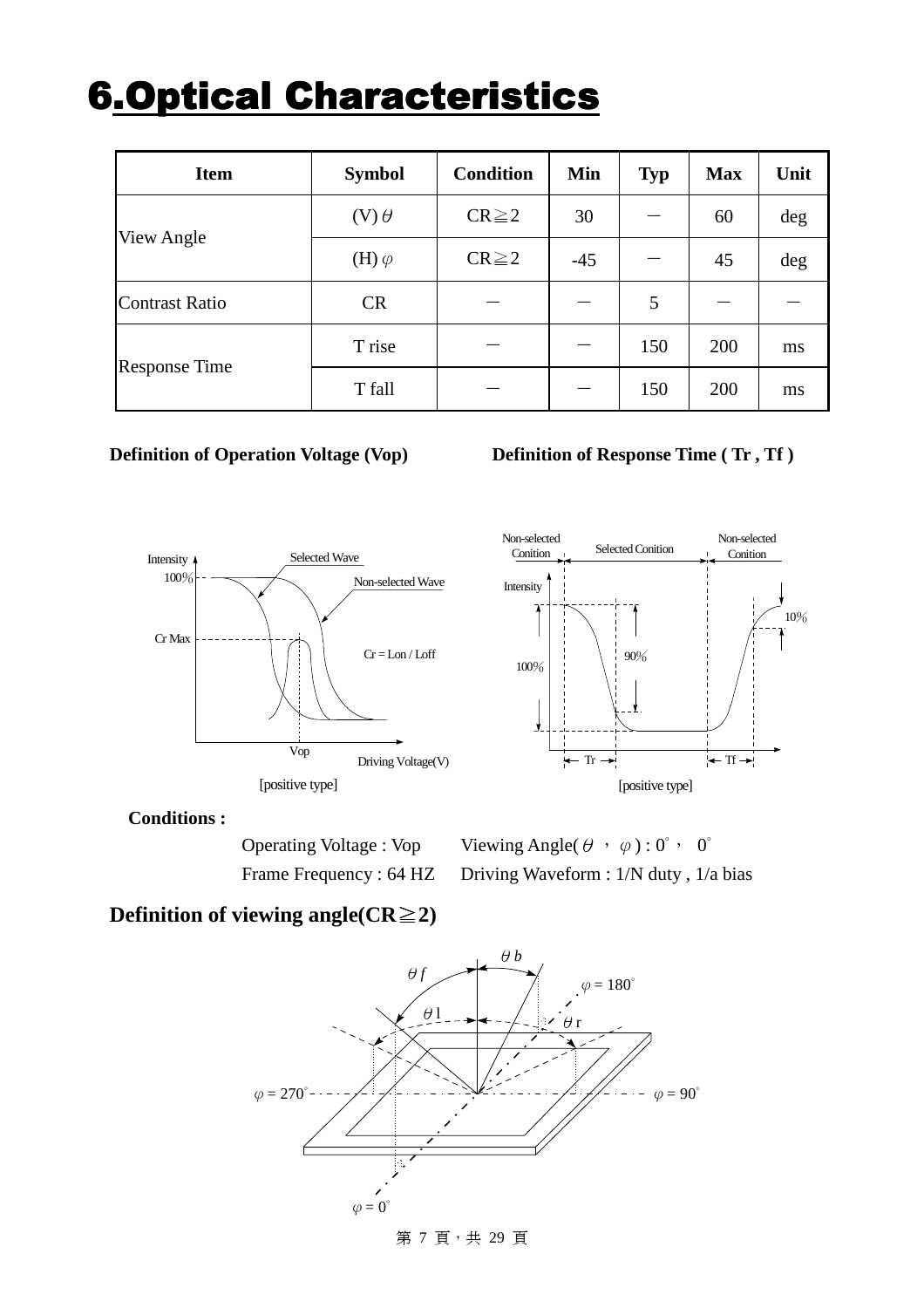# **7.Interface Pin Function**

| Pin No.        | <b>Symbol</b>    | <b>Level</b>       | <b>Description</b>                        |  |  |  |  |  |
|----------------|------------------|--------------------|-------------------------------------------|--|--|--|--|--|
| $\mathbf{1}$   | $V_{SS}$         | 0V                 | Ground                                    |  |  |  |  |  |
| $\mathbf{2}$   | $V_{DD}$         | 5.0V               | Supply Voltage for logic                  |  |  |  |  |  |
| 3              | V <sub>O</sub>   | (Variable)         | Operating voltage for LCD                 |  |  |  |  |  |
| $\overline{4}$ | <b>RS</b>        | H/L                | H: DATA, L: Instruction code              |  |  |  |  |  |
| 5              | R/W              | H/L                | H: Read(MPU→Module) L: Write(MPU→Module)  |  |  |  |  |  |
| 6              | E                | $H,H\rightarrow L$ | Chip enable signal                        |  |  |  |  |  |
| $\tau$         | D <sub>B</sub> 0 | H/L                | Data bit 0                                |  |  |  |  |  |
| 8              | DB1              | H/L                | Data bit 1                                |  |  |  |  |  |
| 9              | D <sub>B2</sub>  | H/L                | Data bit 2                                |  |  |  |  |  |
| 10             | DB <sub>3</sub>  | H/L                | Data bit 3                                |  |  |  |  |  |
| 11             | DB <sub>4</sub>  | H/L                | Data bit 4                                |  |  |  |  |  |
| 12             | DB5              | H/L                | Data bit 5                                |  |  |  |  |  |
| 13             | D <sub>B6</sub>  | H/L                | Data bit 6                                |  |  |  |  |  |
| 14             | DB7              | H/L                | Data bit 7                                |  |  |  |  |  |
| 15             | A                |                    | Power supply for LED backlight $(+)$      |  |  |  |  |  |
| 16             | $\mathbf R$      |                    | Power Supply for LED backlight<br>(Red)   |  |  |  |  |  |
| 17             | G                |                    | Power Supply for LED backlight<br>(Green) |  |  |  |  |  |
| 18             | $\, {\bf B}$     |                    | Power Supply for LED backlight<br>(blue)  |  |  |  |  |  |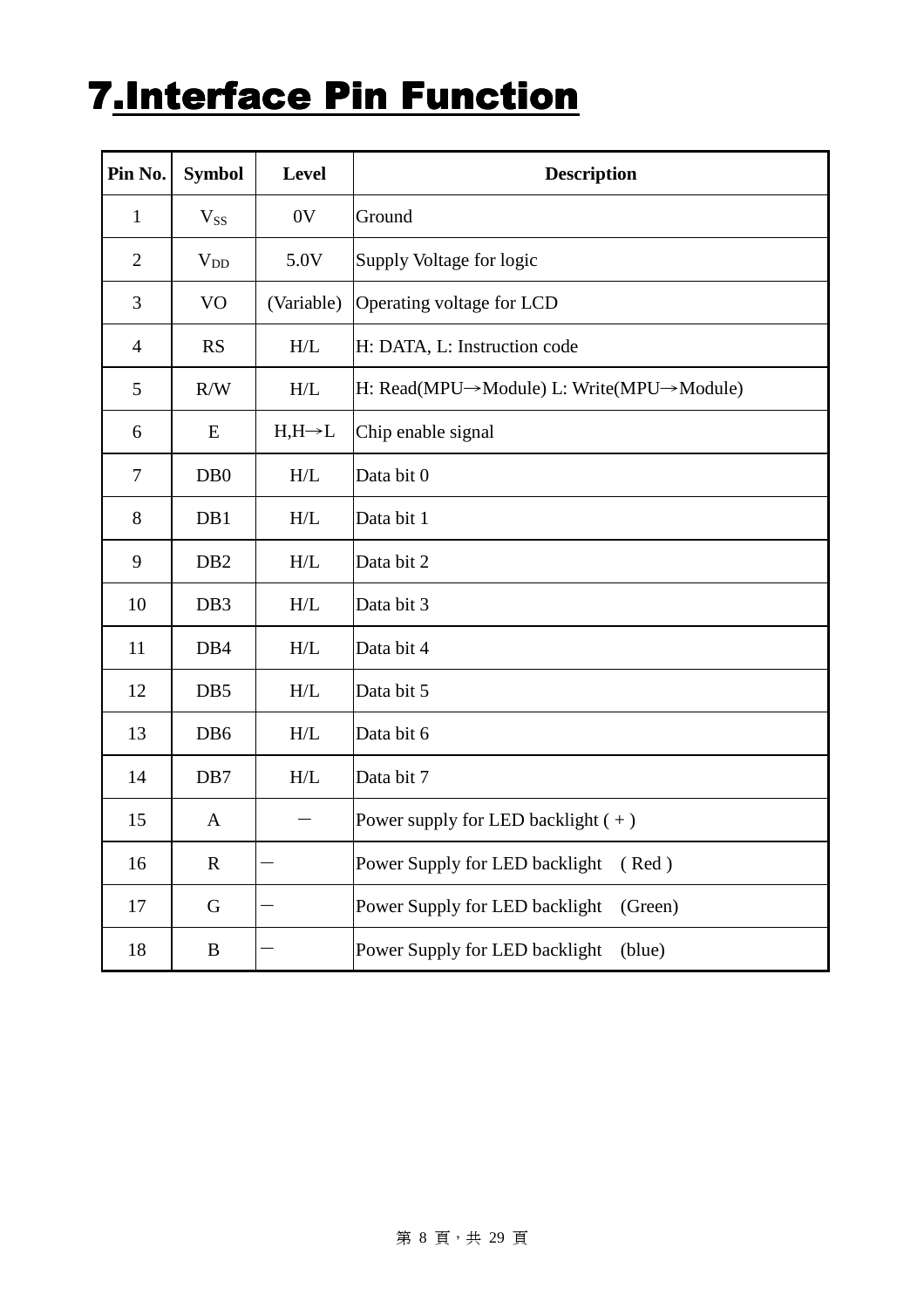### 8.Contour Drawing &Block Diagram

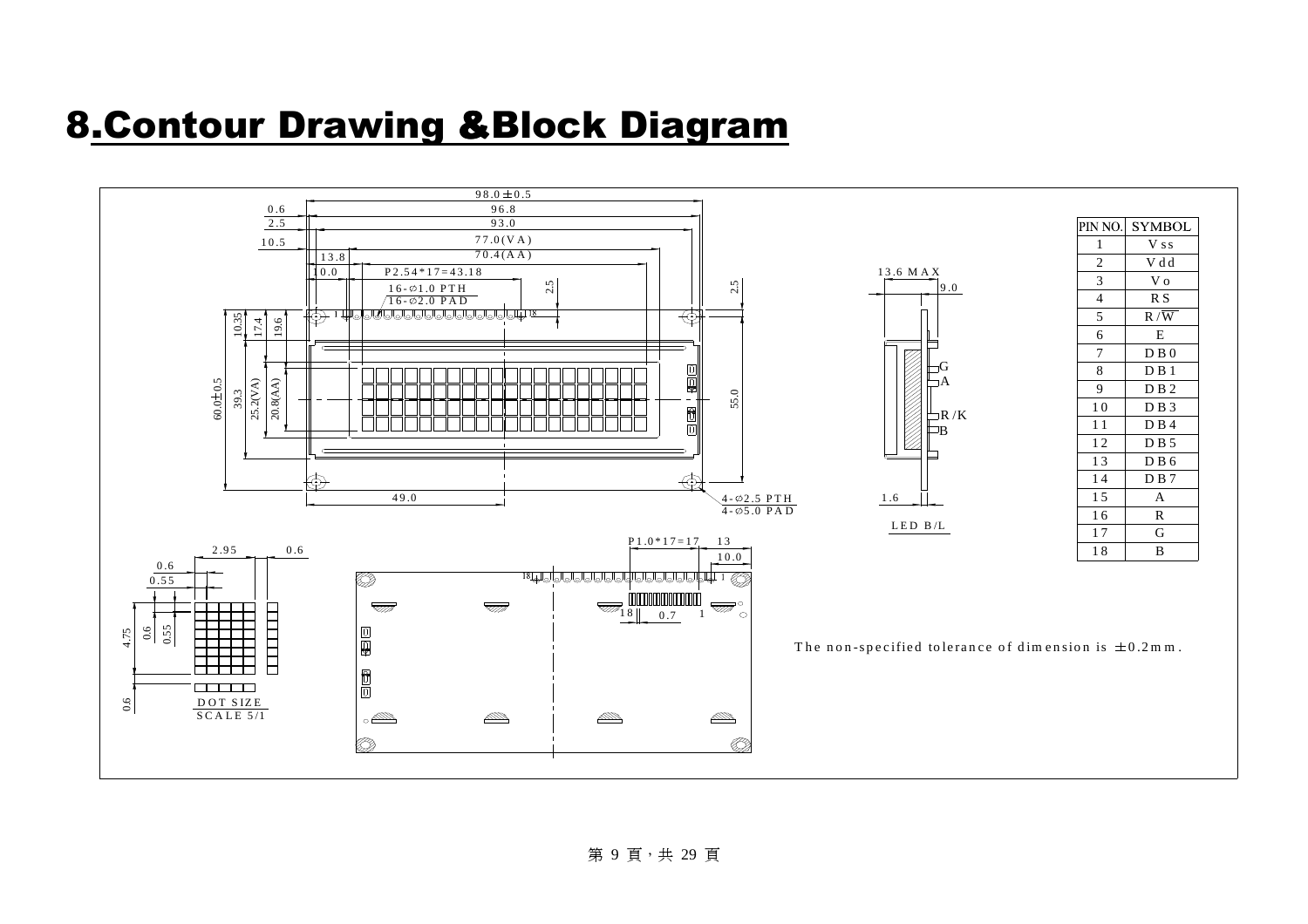

#### 第 10 頁,共 29 頁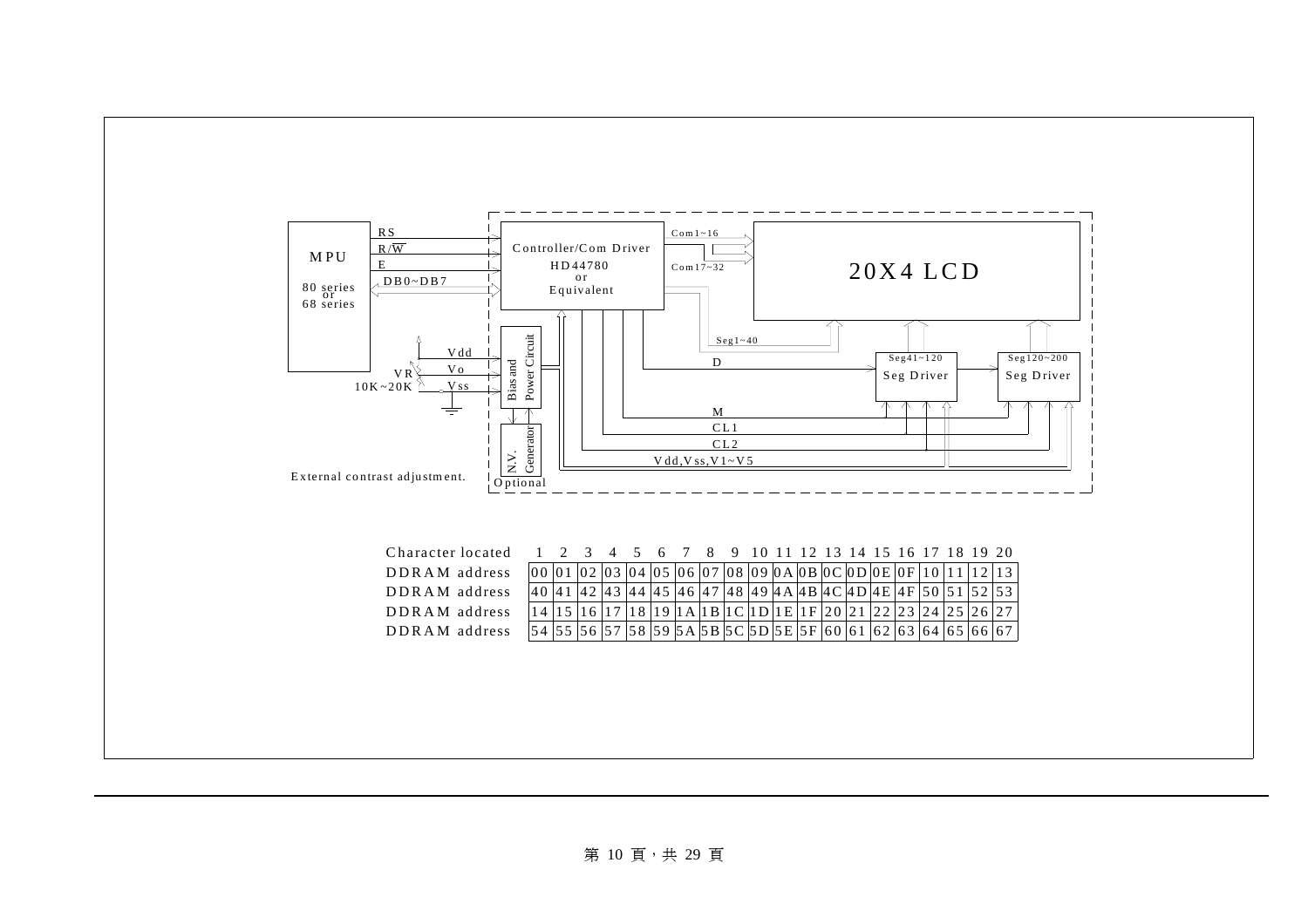# **9.Function Description**

 The LCD display Module is built in a LSI controller, the controller has two 8-bit registers, an instruction register (IR) and a data register (DR).

The IR stores instruction codes, such as display clear and cursor shift, and address information for display data RAM (DDRAM) and character generator (CGRAM). The IR can only be written from the MPU. The DR temporarily stores data to be written or read from DDRAM or CGRAM. When address information is written into the IR, then data is stored into the DR from DDRAM or CGRAM. By the register selector (RS) signal, these two registers can be selected.

| <b>RS</b>      | R/W      | <b>Operation</b>                                        |
|----------------|----------|---------------------------------------------------------|
| $\overline{0}$ | $\theta$ | IR write as an internal operation (display clear, etc.) |
| $\overline{0}$ |          | Read busy flag (DB7) and address counter (DB0 to DB7)   |
|                | 0        | Write data to DDRAM or CGRAM (DR to DDRAM or CGRAM)     |
|                |          | Read data from DDRAM or CGRAM (DDRAM or CGRAM to DR)    |

#### **Busy Flag (BF)**

 When the busy flag is 1, the controller LSI is in the internal operation mode, and the next instruction will not be accepted. When  $RS=0$  and  $R/W=1$ , the busy flag is output to DB7. The next instruction must be written after ensuring that the busy flag is 0.

#### **Address Counter (AC)**

The address counter (AC) assigns addresses to both DDRAM and CGRAM

#### **Display Data RAM (DDRAM)**

This DDRAM is used to store the display data represented in 8-bit character codes. Its extended capacity is 80×8 bits or 80 characters. Below figure is the relationships between DDRAM addresses and positions on the liquid crystal display.



Example: DDRAM addresses 4E

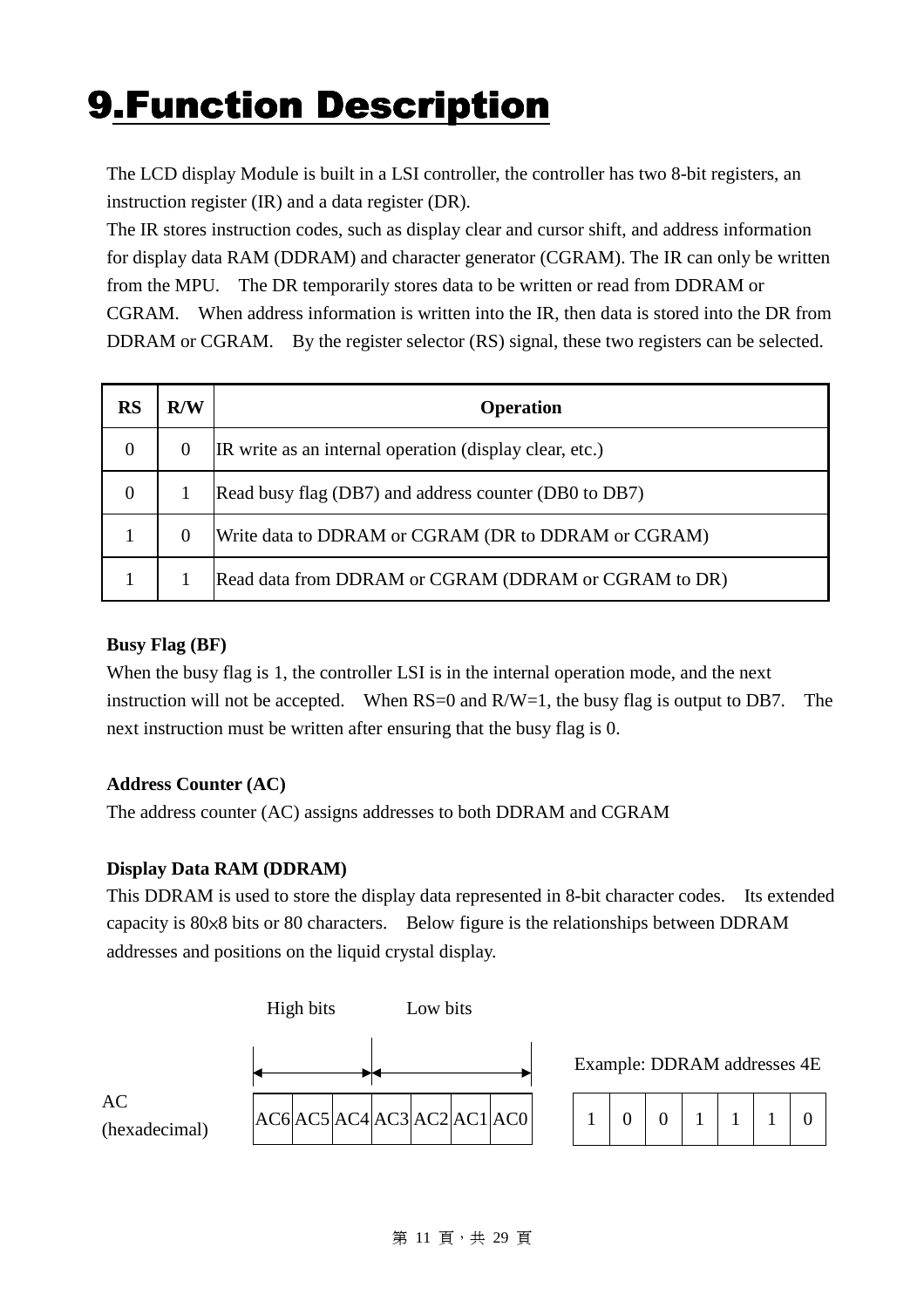#### Display position DDRAM address

| $00\,$ |              |    |    |    |    | $\mid$ 01 $\mid$ 02 $\mid$ 03 $\mid$ 04 $\mid$ 05 $\mid$ 06 $\mid$ 07 $\mid$ 08 $\mid$ 09 $\mid$ 0A $\mid$ 0B $\mid$ 0C $\mid$ 0D $\mid$ 0E $\mid$ 0F $\mid$ 10 $\mid$ 11 $\mid$ 12 $\mid$ |    |  |  |                             |    |              |    |                 |  |
|--------|--------------|----|----|----|----|--------------------------------------------------------------------------------------------------------------------------------------------------------------------------------------------|----|--|--|-----------------------------|----|--------------|----|-----------------|--|
| 40     | 42           | 43 | 44 | 45 | 46 | 47                                                                                                                                                                                         | 48 |  |  | 49   4A   4B   4C   4D   4E | 4F | $50 \mid 51$ |    |                 |  |
| 14     |              |    | 18 |    |    | 19   1A   1B   1C   1D   1E   1F   20   21                                                                                                                                                 |    |  |  | $\vert 22 \vert$            | 23 | 24           | 25 | 26 <sup>1</sup> |  |
| 54     | 55   56   57 |    | 58 |    |    | $59 \mid 5A \mid 5B \mid 5C \mid 5D \mid 5E \mid 5F \mid 60 \mid 61$                                                                                                                       |    |  |  | 62                          | 63 | 64           |    |                 |  |

1 2 3 4 5 6 7 8 9 10 11 12 13 14 15 16 17 18 19 20

4-Line by 20-Character Display

#### **Character Generator ROM (CGROM)**

The CGROM generate 5×8 dot or 5×10 dot character patterns from 8-bit character codes. See Table 2.

#### **Character Generator RAM (CGRAM)**

 In CGRAM, the user can rewrite character by program. For 5×8 dots, eight character patterns can be written, and for 5×10 dots, four character patterns can be written.

Write into DDRAM the character code at the addresses shown as the left column of table 1. To show the character patterns stored in CGRAM.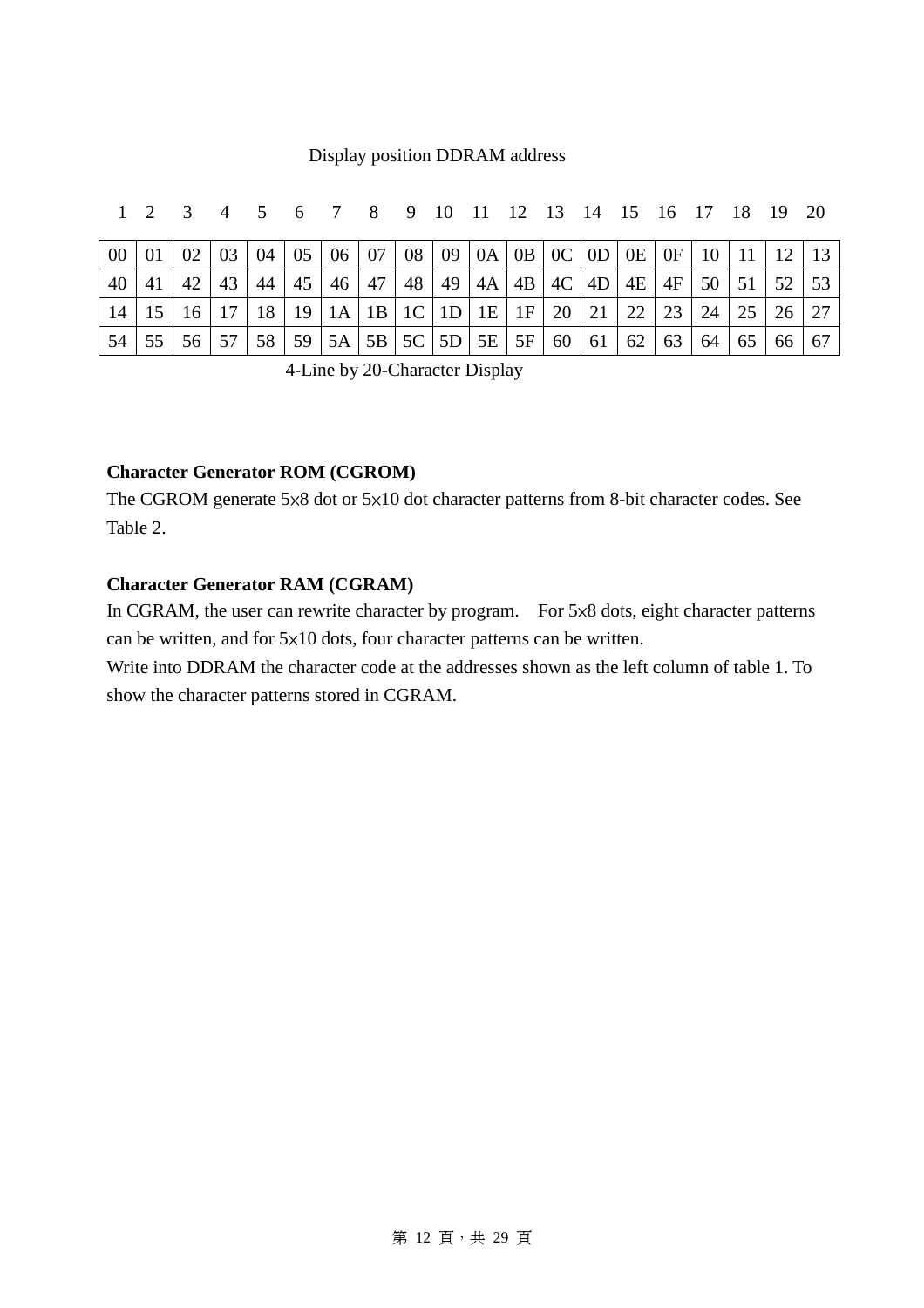#### **Relationship between CGRAM Addresses, Character Codes (DDRAM) and Character patterns**

#### **Table 1.**

For 5  $*$  8 dot character patterns

| Character Codes<br>(DDRAM data)                                                                    | Character Patterns<br>CGRAM Address<br>(CGRAM data)                                                                                                                                                                                                                                                                                                                                                                                                                                                                                                                                                                                                                                                                                                                                                                                                                                                                                                                                                            |
|----------------------------------------------------------------------------------------------------|----------------------------------------------------------------------------------------------------------------------------------------------------------------------------------------------------------------------------------------------------------------------------------------------------------------------------------------------------------------------------------------------------------------------------------------------------------------------------------------------------------------------------------------------------------------------------------------------------------------------------------------------------------------------------------------------------------------------------------------------------------------------------------------------------------------------------------------------------------------------------------------------------------------------------------------------------------------------------------------------------------------|
| 7<br>5<br>3<br>2<br>$\Omega$<br>6<br>$\overline{4}$<br>1                                           | 3<br>$7\overline{ }$<br>2<br>$\mathcal{F}$<br>$\overline{4}$<br>$\overline{1}$<br>$\Omega$<br>6<br>5<br>3<br>2<br>$\overline{4}$<br>1 0                                                                                                                                                                                                                                                                                                                                                                                                                                                                                                                                                                                                                                                                                                                                                                                                                                                                        |
| $H$ igh<br>L o w                                                                                   | $H$ igh<br>L o w<br>High<br>L o w                                                                                                                                                                                                                                                                                                                                                                                                                                                                                                                                                                                                                                                                                                                                                                                                                                                                                                                                                                              |
| $\theta$<br>$\Omega$<br>$0\quad 0$<br>$\ast$<br>$\overline{0}$<br>$\Omega$<br>$\Omega$             | $\ast$<br>$\star$<br>$\ast$<br>$\Omega$<br>$\theta$<br>$\overline{0}$<br>$\overline{0}$<br>$\overline{0}$<br>$\ast$<br>$\ast$<br>$\ast$<br>$\overline{0}$<br>$\overline{0}$<br>$\overline{0}$<br>$\mathbf{0}$<br>$\vert 0 \vert$<br>$\ast$<br>$\ast$<br>$\ast$<br>$\mathbf{0}$<br>$\mathbf{1}$<br>$\theta$<br>$\overline{0}$<br>$\overline{0}$<br>Character<br>$\ast$<br>$*$<br>$\ast$<br>$\Omega$<br>1<br>0<br>1<br>pattern(1)<br>$\ast$<br>$0\quad 0\quad 0$<br>$*$<br>$\ast$<br>$\overline{0}$<br>$\overline{0}$<br>$\Omega$<br>$\theta$<br>$\Omega$<br>1<br>$\overline{0}$<br>$\ast$<br>$*$<br>$\ast$<br>$\mathbf{0}$<br>$\mathbf{0}$<br>$\overline{0}$<br>1<br>1<br>$\overline{0}$<br>$\ast$<br>$\ast$<br>$\ast$<br>$\mathbf{0}$<br>1<br>$\theta$<br>$\Omega$<br>1<br>Cursor pattern<br>$\ast$<br>$\ast$<br>$\ast$<br>$\Omega$<br>$\Omega$<br>$\theta$<br>$\Omega$<br>$\Omega$<br>1<br>$\ast$<br>$\ast$<br>$\ast$<br>$\overline{0}$<br>$\mathbf{0}$<br>$\overline{0}$<br>$\theta$<br>$\theta$<br>$\theta$ |
| $\overline{0}$<br>$0\quad 0$<br>$\Omega$<br>$* 0 0$<br>$\overline{1}$                              | $\ast$<br>$\ast$<br>$\boldsymbol{0}$<br>$\boldsymbol{0}$<br>$\ast$<br>$\overline{0}$<br>$\theta$<br>$\Omega$<br>1<br>$\ast$<br>$\ast$<br>$\ast$<br>1<br>$\theta$<br>$\theta$<br>Character<br>$\vert 0 \vert$<br>$\ast$<br>$\ast$<br>$\ast$<br>$\Omega$<br>$\theta$<br>$\theta$<br>$\Omega$<br>pattern(2)<br>$\ast$<br>$\ast$<br>$0\quad 0$<br>$\ast$<br>$\theta$<br>$\theta$<br>$\overline{1}$<br>1<br>$\ast$<br>$\overline{0}$<br>$\ast$<br>$\ast$<br>$\overline{0}$<br>$\Omega$<br>$\theta$<br>$\Omega$<br>1<br>$\vert$ 0<br>$\ast$<br>$\Omega$<br>$\ast$<br>$\ast$<br>$\Omega$<br>$\Omega$<br>$\Omega$<br>1<br>Cursor pattern<br>$\ast$<br>$\ast$<br>$\ast$<br>$\Omega$<br>$\theta$<br>$\Omega$<br>$\overline{0}$<br>$\Omega$<br>1                                                                                                                                                                                                                                                                          |
|                                                                                                    | $\Omega$<br>$\ast$<br>$\ast$<br>$\ast$<br>$\overline{0}$<br>$\Omega$<br>$\mathbf{0}$<br>$\mathbf{0}$                                                                                                                                                                                                                                                                                                                                                                                                                                                                                                                                                                                                                                                                                                                                                                                                                                                                                                           |
| $\overline{0}$<br>$\overline{0}$<br>$\overline{0}$<br>$\ast$<br>$\Omega$<br>1<br>1<br>$\mathbf{1}$ | $\theta$<br>1<br>1<br>$\overline{0}$<br>1<br>$\theta$<br>1<br>1<br>1<br>$\overline{0}$<br>$\ast$<br>*<br>$*$                                                                                                                                                                                                                                                                                                                                                                                                                                                                                                                                                                                                                                                                                                                                                                                                                                                                                                   |

#### For  $5 * 10$  dot character patterns

| Character Codes<br>(DDRAM data)                                                                        | CGRAM Address  |          |                |                |              | Character Patterns<br>(CGRAM data) |        |         |         |                |                |                |                |          |                |
|--------------------------------------------------------------------------------------------------------|----------------|----------|----------------|----------------|--------------|------------------------------------|--------|---------|---------|----------------|----------------|----------------|----------------|----------|----------------|
| $\tau$<br>3<br>5<br>2<br>$\overline{0}$<br>1<br>6<br>4                                                 | 5              | 4        | 3              | 2              | $\mathbf{1}$ | $\Omega$                           | $\tau$ | 6       | 5       | $\overline{4}$ | 3              | $\overline{2}$ | 1 0            |          |                |
| $H$ igh<br>L o w                                                                                       | $H$ igh        |          |                | L o w          |              |                                    |        | $H$ igh |         |                |                | L o w          |                |          |                |
|                                                                                                        |                |          | $\theta$       | $\Omega$       | $\Omega$     | $\Omega$                           | $\ast$ | $\ast$  | $\ast$  | $\Omega$       | $\Omega$       | 0              | $\Omega$       | $\Omega$ |                |
|                                                                                                        |                |          | $\overline{0}$ | $\theta$       | $\Omega$     | 1                                  | $\ast$ | $\ast$  | $\ast$  | $\Omega$       | $\Omega$       | $\Omega$       | $\Omega$       | $\Omega$ |                |
|                                                                                                        |                |          | $\Omega$       | $\Omega$       | 1            | $\Omega$                           | $\ast$ | $\ast$  | $\ast$  |                | $\theta$       |                |                | $\Omega$ |                |
|                                                                                                        |                |          | $\Omega$       | $\theta$       | 1            |                                    | $\ast$ | $\ast$  | $*$     |                |                | $\Omega$       | $\Omega$       |          |                |
|                                                                                                        |                |          | $\theta$       | $\mathbf{1}$   | $\theta$     | $\Omega$                           | $\ast$ | $\ast$  | $\ast$  |                | $\overline{0}$ | $\overline{0}$ | $\theta$       |          |                |
| $\Omega$<br>$\ast$<br>$\overline{0}$<br>$\overline{0}$<br>$\Omega$<br>$\Omega$<br>$\Omega$<br>$\Omega$ | $\overline{0}$ | $\Omega$ | $\Omega$       | $\mathbf{1}$   | $\Omega$     | 1                                  | $\ast$ | $\ast$  | $\ast$  |                | $\theta$       | $\theta$       | $\overline{0}$ |          |                |
|                                                                                                        |                |          | $\Omega$       |                |              | $\Omega$                           | $\ast$ | $\ast$  | $*$     |                |                |                |                | $\Omega$ | C <sub>h</sub> |
|                                                                                                        |                |          | $\Omega$       | 1              |              |                                    | $\ast$ | $\ast$  | $\ast$  |                | $\Omega$       | $\Omega$       | $\Omega$       | $\Omega$ | p a            |
|                                                                                                        |                |          | 1              | $\overline{0}$ | $\Omega$     | $\Omega$                           | $\ast$ | $\ast$  | $\ast$  |                | $\mathbf{0}$   | $\Omega$       | $\Omega$       | $\Omega$ |                |
|                                                                                                        |                |          | 1              | $\Omega$       | $\theta$     | 1                                  | $\ast$ | $\star$ | $\star$ |                | $\Omega$       | $\Omega$       | $\Omega$       | $\Omega$ |                |
|                                                                                                        |                |          |                | $\theta$       |              | $\theta$                           | $\ast$ | $\ast$  | $\ast$  | $\theta$       | $\overline{0}$ | $\mathbf{0}$   | $\Omega$       | $\Omega$ | $C_1$          |
|                                                                                                        |                |          |                |                |              |                                    |        |         |         |                |                |                |                |          |                |
|                                                                                                        |                |          |                |                |              |                                    | $\ast$ | $\star$ | $\ast$  | $\star$        | $*$            | $\ast$         | $\frac{1}{2}$  | $\ast$   |                |

a r a c te r tte r n

u r s o r p a tte r n

 $\blacksquare$  : " High "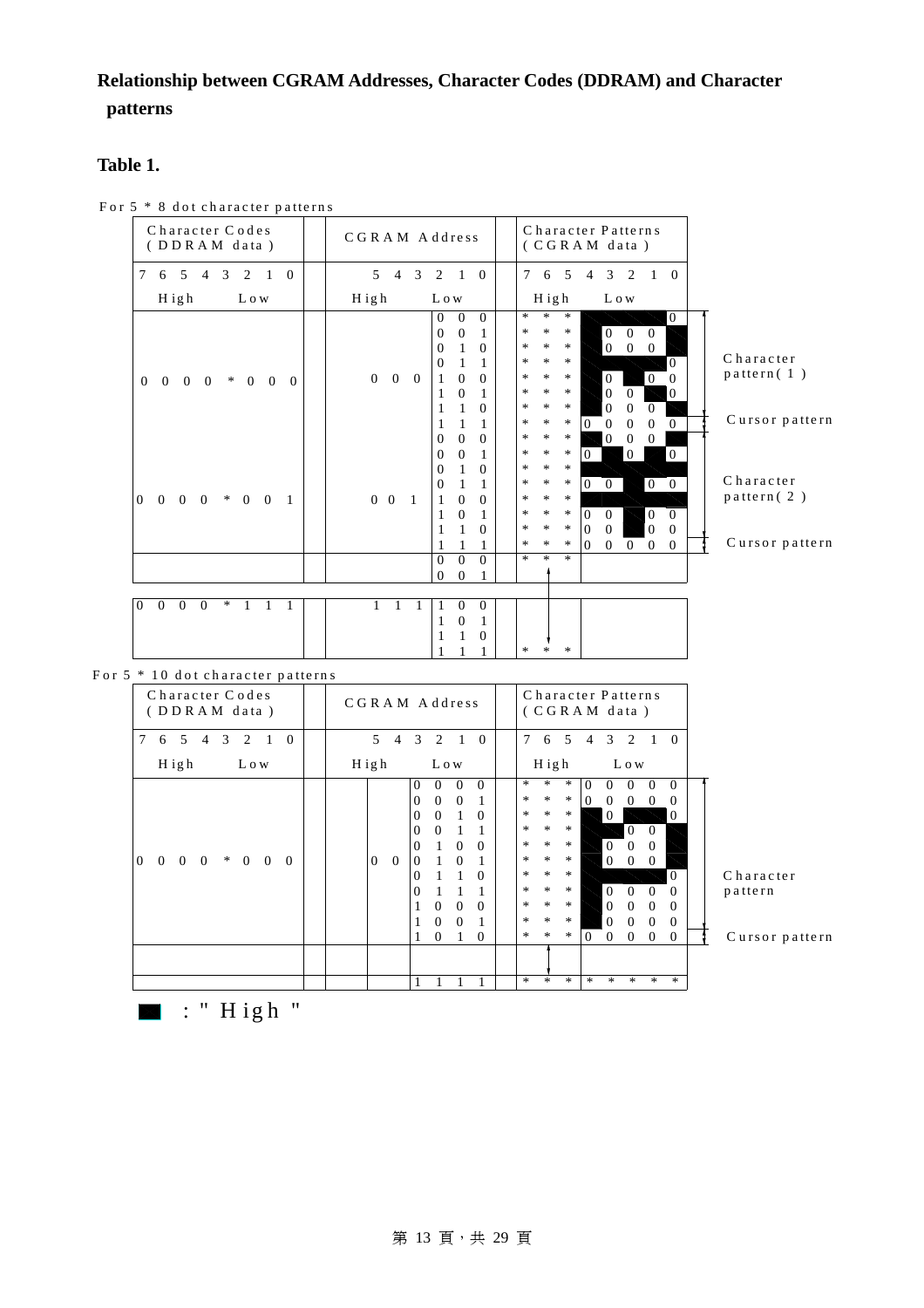### 10.Character Generator ROM Pattern

#### **Table.2**

| $U$ pper<br>4 bit<br>Lower<br>4 bit |                                        | $ \texttt{\texttt{LLL}} $ LLHL $ \texttt{\texttt{LHH}} $ LHHL $ \texttt{\texttt{LHH}} $ LHHL $ \texttt{\texttt{LHH}} $ HLLH $ \texttt{\texttt{HLHH}} $ HLHH $ \texttt{\texttt{HHHH}} $ HHHL $ \texttt{\texttt{HHHH}} $ |    |             |                         |    |                          |              |  |         |    |   |              |                          |        |
|-------------------------------------|----------------------------------------|------------------------------------------------------------------------------------------------------------------------------------------------------------------------------------------------------------------------|----|-------------|-------------------------|----|--------------------------|--------------|--|---------|----|---|--------------|--------------------------|--------|
| LLLL                                | $\mathbf{C}\mathbf{G}$<br>RAM<br>$(1)$ |                                                                                                                                                                                                                        |    |             |                         |    |                          |              |  |         |    |   |              |                          |        |
| LLLH                                | (2)                                    |                                                                                                                                                                                                                        | I  | пi          |                         |    |                          |              |  | ₩       |    |   |              |                          |        |
| LLHL                                | (3)                                    |                                                                                                                                                                                                                        | Η  |             |                         |    |                          |              |  |         |    |   |              |                          |        |
| LLHH                                | $(4)$                                  |                                                                                                                                                                                                                        |    |             |                         |    |                          |              |  |         |    |   |              |                          |        |
| LHLL                                | (5)                                    |                                                                                                                                                                                                                        |    |             |                         |    |                          |              |  |         |    |   |              |                          |        |
| LHLH                                | (6)                                    |                                                                                                                                                                                                                        | 55 |             |                         |    |                          |              |  | H       |    |   |              |                          |        |
| LHHL                                | (7)                                    |                                                                                                                                                                                                                        |    |             |                         |    |                          |              |  |         |    |   |              |                          |        |
| ${\rm LHHH}$                        | $(8)$                                  |                                                                                                                                                                                                                        | H  |             |                         |    |                          |              |  |         |    |   |              |                          |        |
| HLLL                                | $(1)$                                  |                                                                                                                                                                                                                        |    |             | F                       |    |                          |              |  |         |    |   |              |                          |        |
| <b>HLLH</b>                         | (2)                                    |                                                                                                                                                                                                                        |    |             |                         |    | .!.                      |              |  |         |    | Η | <b>HEIRE</b> |                          |        |
| HLHL                                | (3)                                    |                                                                                                                                                                                                                        |    |             |                         |    |                          |              |  |         |    |   |              |                          |        |
| HLHH                                | (4)                                    |                                                                                                                                                                                                                        | п  | 8<br>п<br>п | H                       | ∎∎ | Ē<br>H<br>$\blacksquare$ | ۰.           |  | H<br>п  |    |   | п            |                          |        |
| HHLL                                | $(\;5\;)$                              |                                                                                                                                                                                                                        | p  |             | i<br>I                  |    | I                        |              |  | H       |    |   |              |                          |        |
| <b>HHLH</b>                         | $(6)$                                  |                                                                                                                                                                                                                        |    |             | п<br>. .<br>Ē<br>I<br>Ī | ┋  | i                        | ٠,<br>г<br>ē |  |         |    |   | . .          | ш<br>н<br>$\blacksquare$ |        |
| <b>HHHL</b>                         | $(\,7\,)$                              |                                                                                                                                                                                                                        | н  | п           |                         |    | i<br>H                   |              |  | H       |    |   |              | ▄▄                       |        |
| <b>HHHH</b>                         | $(\ 8$ )                               |                                                                                                                                                                                                                        |    |             | п                       |    |                          | г            |  | п<br>■■ | п۳ |   | ₩            |                          | ₩<br>Ш |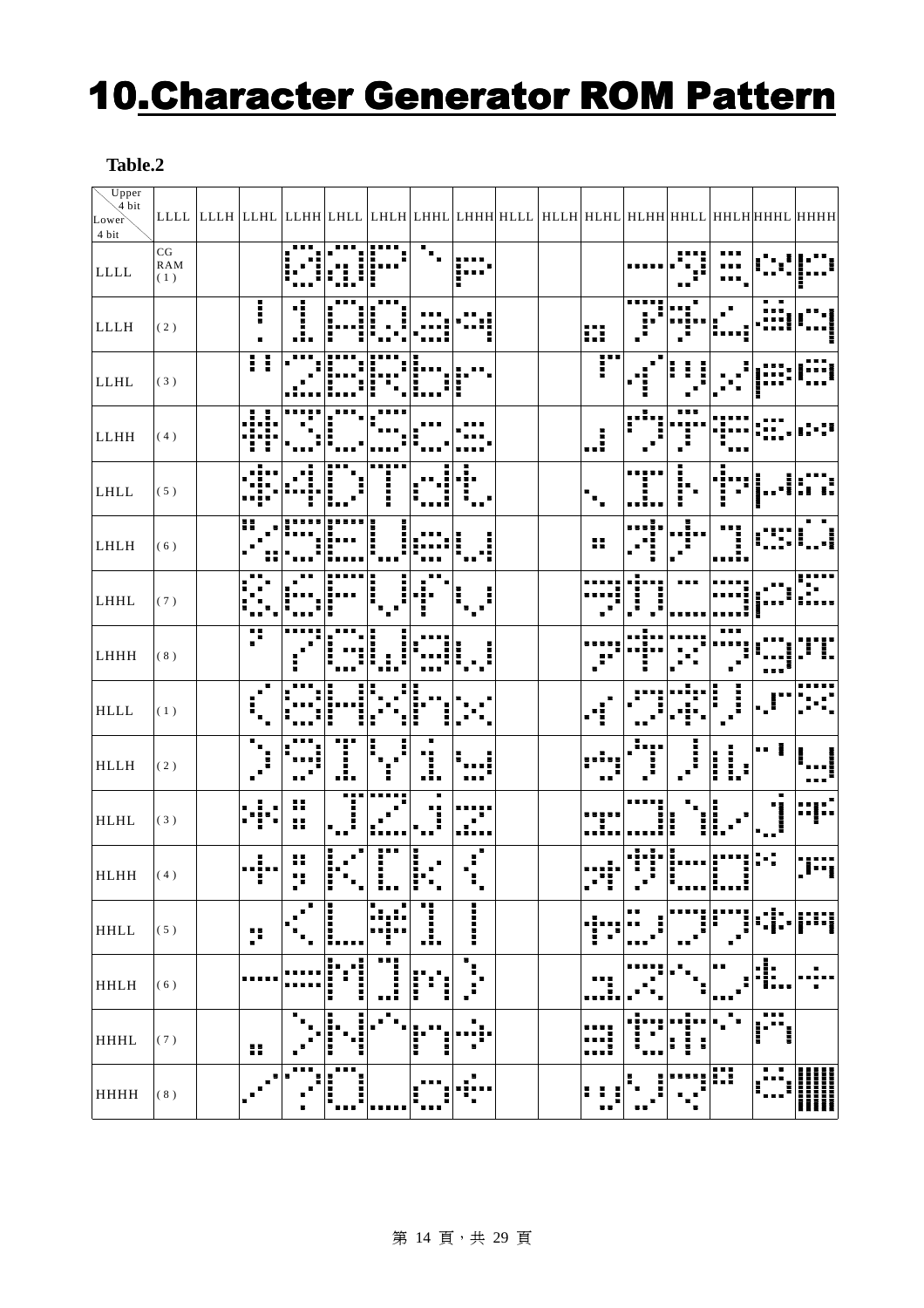# 11.Instruction Table

|                                         |                  |                  |                  |                  |                  | <b>Instruction Code</b>       |                 |                           |                  |                  |                                                                                                                                                                         | <b>Execution time</b> |
|-----------------------------------------|------------------|------------------|------------------|------------------|------------------|-------------------------------|-----------------|---------------------------|------------------|------------------|-------------------------------------------------------------------------------------------------------------------------------------------------------------------------|-----------------------|
| <b>Instruction</b>                      | <b>RS</b>        | R/W              | DB7              | DB <sub>6</sub>  | DB5              | DB4                           | DB <sub>3</sub> | DB <sub>2</sub>           | DB1              | D <sub>B</sub> 0 | <b>Description</b>                                                                                                                                                      | $(fosc=270Khz)$       |
| <b>Clear Display</b>                    | $\boldsymbol{0}$ | $\overline{0}$   | $\overline{0}$   | $\boldsymbol{0}$ | $\boldsymbol{0}$ | $\mathbf{0}$                  | $\theta$        | $\overline{0}$            | $\boldsymbol{0}$ | $\mathbf{1}$     | Write "00H" to DDRAM and set<br>DDRAM address to "00H" from AC                                                                                                          | 1.53ms                |
| <b>Return Home</b>                      | $\mathbf{0}$     | $\theta$         | $\boldsymbol{0}$ | $\boldsymbol{0}$ | $\boldsymbol{0}$ | $\mathbf{0}$                  | $\theta$        | $\mathbf{0}$              | $\mathbf{1}$     |                  | Set DDRAM address to "00H" from AC<br>and return cursor to its original position<br>if shifted. The contents of DDRAM are<br>not changed.                               | 1.53ms                |
| <b>Entry Mode</b><br>Set                | $\mathbf{0}$     | $\mathbf{0}$     | $\overline{0}$   | $\overline{0}$   | $\mathbf{0}$     | $\mathbf{0}$                  | $\theta$        | 1                         | I/D              | <b>SH</b>        | Assign cursor moving direction and<br>enable the shift of entire display.                                                                                               | $39 \mu s$            |
| Display<br>ON/OFF<br>Control            | $\mathbf{0}$     | $\theta$         | $\overline{0}$   | $\theta$         | $\mathbf{0}$     | $\Omega$                      | 1               | D                         | $\mathcal{C}$    | B                | Set display (D), cursor (C), and blinking<br>of cursor (B) on/off control bit.                                                                                          | $39 \mu s$            |
| Cursor or<br>Display Shift              | $\mathbf{0}$     | $\mathbf{0}$     | $\overline{0}$   | $\mathbf{0}$     | $\mathbf{0}$     | 1                             | S/C             | R/L                       |                  |                  | Set cursor moving and display shift<br>control bit, and the direction, without<br>changing of DDRAM data.                                                               | $39 \mu s$            |
| <b>Function Set</b>                     | $\mathbf{0}$     | $\mathbf{0}$     | $\overline{0}$   | $\boldsymbol{0}$ | $\mathbf{1}$     | DL                            | N               | $\boldsymbol{\mathrm{F}}$ |                  |                  | Set interface data length<br>(DL:8-bit/4-bit), numbers of display line<br>(N:2-line/1-line)and, display font type<br>$(F:5\times11 \text{ dots}/5\times8 \text{ dots})$ | $39 \mu s$            |
| Set CGRAM<br>Address                    | $\mathbf{0}$     | $\mathbf{0}$     | $\overline{0}$   | 1                | AC5              | AC4                           | AC3             | AC <sub>2</sub>           | AC1              |                  | AC0 Set CGRAM address in address counter.                                                                                                                               | $39 \mu s$            |
| <b>Set DDRAM</b><br>Address             | $\theta$         | $\mathbf{0}$     | 1                |                  |                  | $AC6$ $AC5$ $AC4$ $AC3$ $AC2$ |                 |                           | AC1              |                  | AC0 Set DDRAM address in address counter.                                                                                                                               | $39 \mu s$            |
| <b>Read Busy</b><br>Flag and<br>Address | $\boldsymbol{0}$ | $\mathbf{1}$     | BF               |                  |                  | $AC6$ $AC5$ $AC4$ $AC3$ $AC2$ |                 |                           | AC1              | AC <sub>0</sub>  | Whether during internal operation or not<br>can be known by reading BF. The<br>contents of address counter can also be<br>read.                                         | $0 \mu s$             |
| Write Data to<br><b>RAM</b>             | 1                | $\boldsymbol{0}$ | D7               | D <sub>6</sub>   | D <sub>5</sub>   | D <sub>4</sub>                | D <sub>3</sub>  | D2                        | D1               | D <sub>0</sub>   | Write data into internal RAM<br>(DDRAM/CGRAM).                                                                                                                          | 43 $\mu$ s            |
| <b>Read Data</b><br>from RAM            | 1                | 1                | D7               | D <sub>6</sub>   | D <sub>5</sub>   | D <sub>4</sub>                | D <sub>3</sub>  | D2                        | D1               | D <sub>0</sub>   | Read data from internal RAM<br>(DDRAM/CGRAM).                                                                                                                           | 43 $\mu$ s            |

 $*$  "-": don't care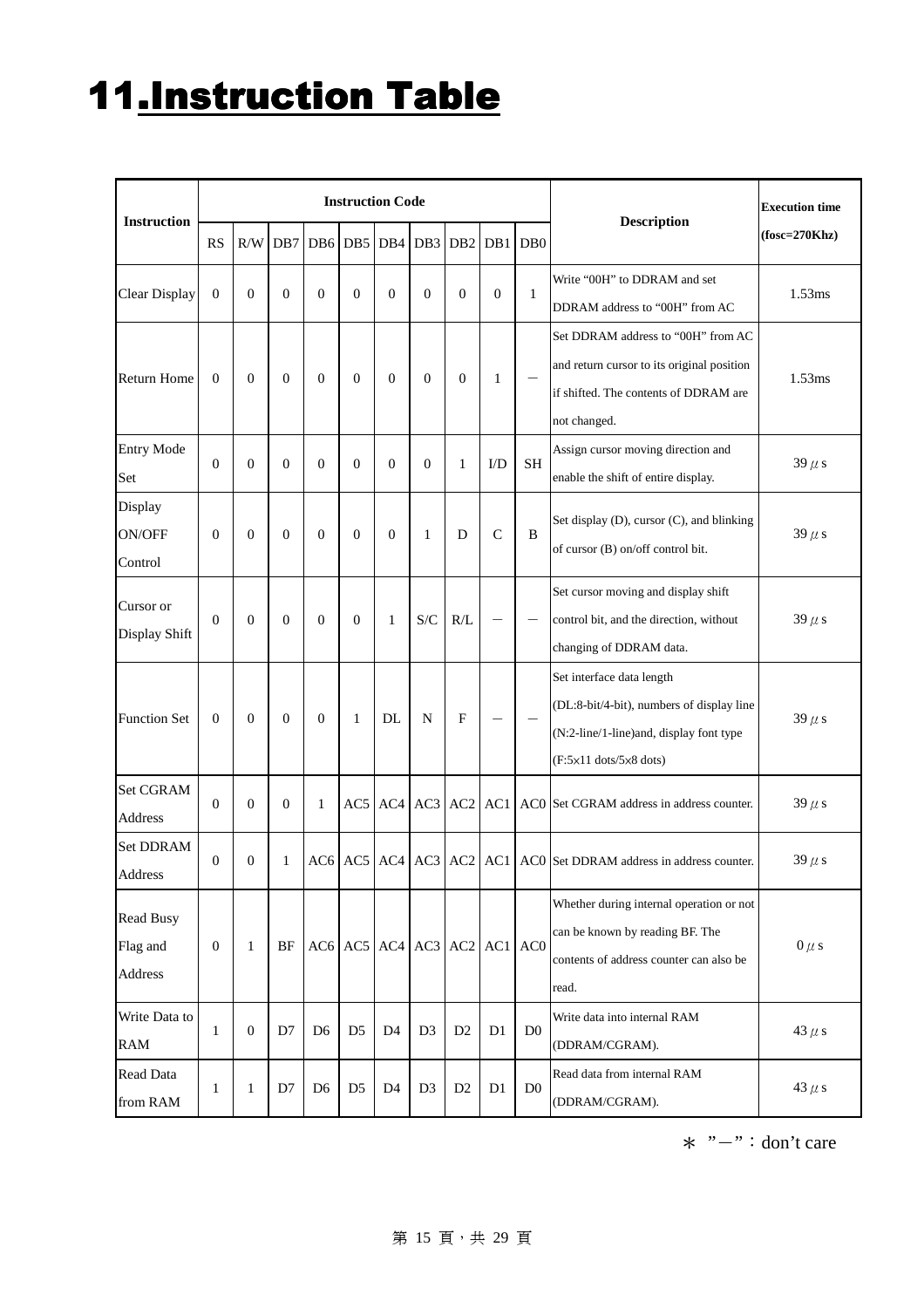## 12. Timing Characteristics

#### **12.1 Write Operation**

• Writing data from MPU



Ta=25 ℃ ,

VDD=5.0V

| Item                               | Symbol        | Min            | Typ | Max | Unit |
|------------------------------------|---------------|----------------|-----|-----|------|
| Enable cycle time                  | $T_{C}$       | 1200           |     |     | ns   |
| Enable pulse width                 | $T_{PW}$      | 140            |     |     | ns   |
| Enable rise/fall time              | $T_R$ , $T_F$ |                |     | 25  | ns   |
| Address set-up time (RS, R/W to E) | $t_{AS}$      | $\overline{0}$ |     |     | ns   |
| Address hold time                  | $t_{\rm AH}$  | 10             |     |     | ns   |
| Data set-up time                   | $t_{DSW}$     | 40             |     |     | ns   |
| Data hold time                     | $t_{\rm H}$   | 10             |     |     | ns   |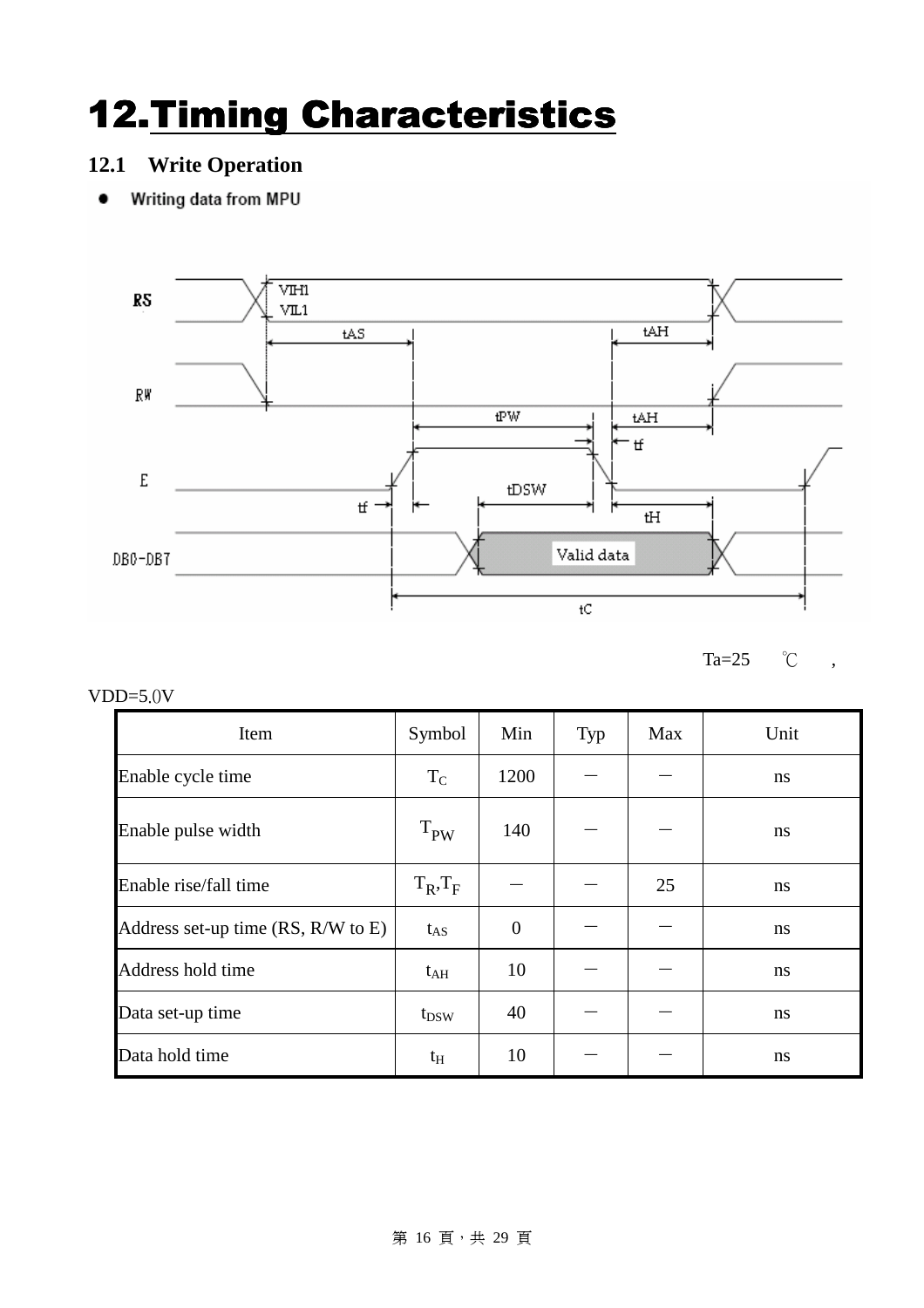### **12.2 Read Operation**

#### Reading data from ST7066U  $\bullet$



 $Ta=25$   $\degree$ C ,

#### VDD=5V

| Item                               | Symbol        | Min            | Typ | Max | Unit |
|------------------------------------|---------------|----------------|-----|-----|------|
| Enable cycle time                  | $T_{C}$       | 1200           |     |     | ns   |
| Enable pulse width (high level)    | $T_{PW}$      | 140            |     |     | ns   |
| Enable rise/fall time              | $T_R$ , $T_F$ |                |     | 25  | ns   |
| Address set-up time (RS, R/W to E) | $t_{AS}$      | $\overline{0}$ |     |     | ns   |
| Address hold time                  | $t_{\rm AH}$  | 10             |     |     | ns   |
| Data delay time                    | $t_{\rm DDR}$ |                |     | 100 | ns   |
| Data hold time                     | $t_{\rm H}$   | 10             |     |     | ns   |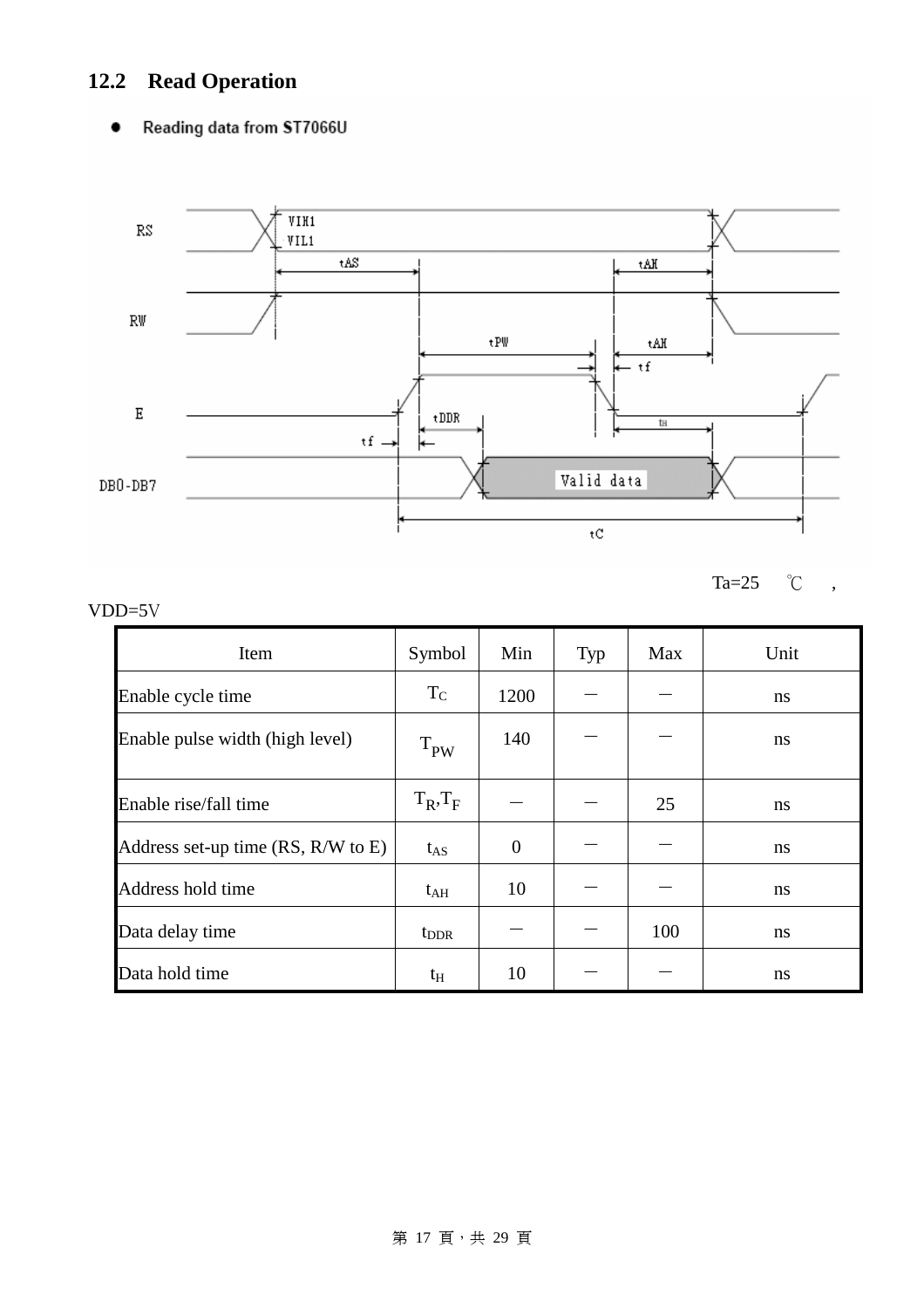### 13. Initializing of LCM

| Power on                                                                                                                             |                                                |
|--------------------------------------------------------------------------------------------------------------------------------------|------------------------------------------------|
| Wait for more than 40 ms after V <sub>DD</sub> rises to 4.5 V                                                                        |                                                |
|                                                                                                                                      | BF can not be checked before this instruction. |
| $R/\overline{W}$ DB7 DB6 DB5 DB4 DB3 DB2 DB1 DB0<br>RS                                                                               | Function set                                   |
| *<br>$\ast$<br>$\ast$<br>$\theta$<br>$\overline{0}$<br>$\theta$<br>$\theta$<br>∗<br>1<br>1                                           |                                                |
|                                                                                                                                      |                                                |
| Wait for more than 39us                                                                                                              |                                                |
|                                                                                                                                      | BF can not be checked before this instruction. |
| R/W DB7 DB6 DB5 DB4 DB3 DB2 DB1 DB0<br>RS                                                                                            |                                                |
| *<br>*<br>$\ast$<br>*<br>$\boldsymbol{0}$<br>$\boldsymbol{0}$<br>$\boldsymbol{0}$<br>0<br>$\boldsymbol{0}$<br>1                      | Function set                                   |
| $\ast$<br>$\overline{F}$<br>$\ast$<br>N<br>*<br>*<br>∗<br>∗<br>$\Omega$<br>0                                                         |                                                |
|                                                                                                                                      |                                                |
| Wait for more than 39 µs                                                                                                             |                                                |
|                                                                                                                                      |                                                |
| R/W DB7 DB6 DB5 DB4 DB3 DB2 DB1<br>RS<br>DB <sub>0</sub>                                                                             | BF can not be checked before this instruction. |
| *<br>$\ast$<br>$\ast$<br>$\ast$<br>$\boldsymbol{0}$<br>0<br>$\overline{0}$<br>0<br>1<br>$\overline{0}$                               | Function set                                   |
| $\ast$<br>$\overline{F}$<br>$\ast$<br>$\boldsymbol{0}$<br>$\mathbf N$<br>*<br>∗<br>*<br>∗<br>$\theta$                                |                                                |
|                                                                                                                                      |                                                |
| Wait for more than 37us                                                                                                              |                                                |
|                                                                                                                                      |                                                |
| $R/\overline{W}$ DB7 DB6 DB5 DB4 DB3 DB2 DB1 DB0<br>RS                                                                               |                                                |
| *<br>*<br>$\ast$<br>∗<br>$\boldsymbol{0}$<br>$\boldsymbol{0}$<br>$\boldsymbol{0}$<br>$\boldsymbol{0}$<br>$\mathbf{0}$<br>0           | Display ON/OFF control                         |
| $\ast$<br>$\ast$<br>$\ast$<br>$\mathsf{C}$<br>B<br>∗<br>$\Omega$<br>1<br>D<br>0                                                      |                                                |
|                                                                                                                                      |                                                |
|                                                                                                                                      |                                                |
| Wait for more than 37 µs                                                                                                             |                                                |
|                                                                                                                                      |                                                |
| R/W DB7 DB6 DB5 DB4 DB3 DB2 DB1 DB0<br>RS                                                                                            | Display Clear                                  |
| *<br>*<br>∗<br>*<br>0<br>$\boldsymbol{0}$<br>$\boldsymbol{0}$<br>$\boldsymbol{0}$<br>$\boldsymbol{0}$<br>0<br>*<br>$\ast$<br>*<br>∗  |                                                |
| $\boldsymbol{0}$<br>$\overline{0}$<br>$\theta$<br>$\overline{0}$<br>1<br>0                                                           |                                                |
|                                                                                                                                      |                                                |
| Wait for more than 1.53 ms                                                                                                           |                                                |
|                                                                                                                                      |                                                |
| $R/\overline{W}$ DB7 DB6 DB5 DB4 DB3 DB2 DB1 DB0<br><b>RS</b>                                                                        | Entry Mode Set                                 |
| *<br>$\ast$<br>$\ast$<br>$\boldsymbol{0}$<br>∗<br>$\boldsymbol{0}$<br>$\theta$<br>$\boldsymbol{0}$<br>$\boldsymbol{0}$<br>0          |                                                |
|                                                                                                                                      |                                                |
| $\ast$<br>$\ast$<br>*<br>$\ast$<br>$\boldsymbol{0}$<br>$\boldsymbol{0}$<br>1<br>$\operatorname{SH}$<br>$\boldsymbol{0}$<br>$\rm I/D$ |                                                |
|                                                                                                                                      |                                                |
| Initialization ends                                                                                                                  |                                                |

4-Bit Ineterface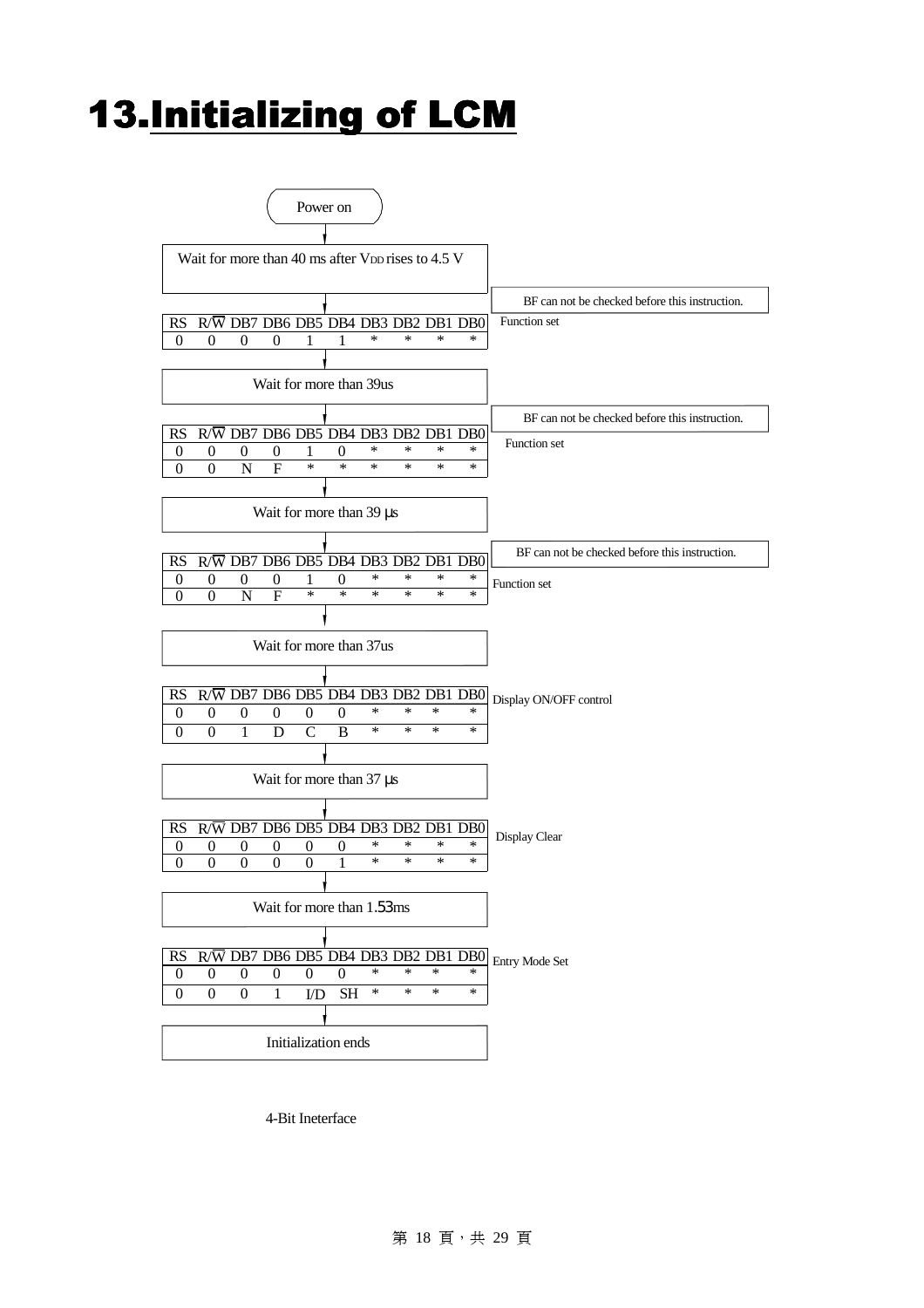

8-Bit Ineterface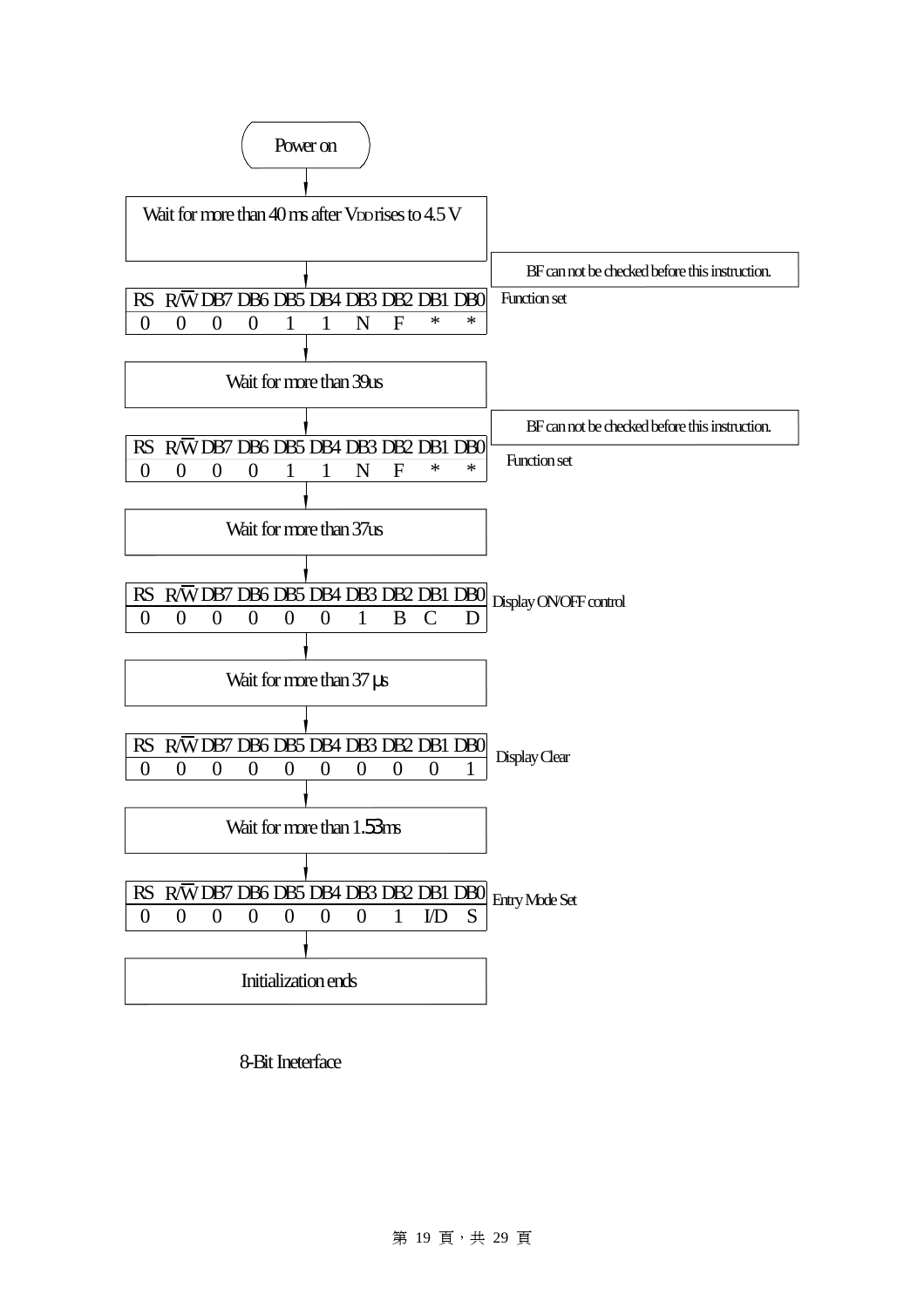# 14.Reliability

|                           | <b>Environmental Test</b>                                            |                                    |                |
|---------------------------|----------------------------------------------------------------------|------------------------------------|----------------|
| <b>Test Item</b>          | <b>Content of Test</b>                                               | <b>Test Condition</b>              | <b>Note</b>    |
| <b>High Temperature</b>   | Endurance test applying the high storage                             | $80^{\circ}$ C                     | $\overline{c}$ |
| storage                   | temperature for a long time.                                         | 200hrs                             |                |
| Low Temperature           | Endurance test applying the high storage                             | $-30^{\circ}$ C                    | 1,2            |
| storage                   | temperature for a long time.                                         | 200hrs                             |                |
| <b>High Temperature</b>   | Endurance test applying the electric stress                          | 70°C                               |                |
| Operation                 | (Voltage & Current) and the thermal stress to the                    | 200hrs                             |                |
|                           | element for a long time.                                             |                                    |                |
| Low Temperature           | Endurance test applying the electric stress under                    | $-20^{\circ}$ C                    | 1              |
| Operation                 | low temperature for a long time.                                     | 200hrs                             |                |
|                           | The module should be allowed to stand at 60<br>$\degree$ C,90%RH max |                                    |                |
| High Temperature/         | For 96hrs under no-load condition excluding the                      | 60°C,90%RH                         |                |
| <b>Humidity Operation</b> | polarizer,                                                           | 96hrs                              | 1,2            |
|                           | Then taking it out and drying it at normal                           |                                    |                |
|                           | temperature.                                                         |                                    |                |
|                           | The sample should be allowed stand the                               |                                    |                |
|                           | following 10 cycles of                                               |                                    |                |
|                           | operation                                                            |                                    |                |
| Thermal shock             | $-20^{\circ}$ C<br>$25^{\circ}$ C<br>$70^{\circ}$ C                  | $-20^{\circ}$ C/70 $^{\circ}$ C    |                |
| resistance                |                                                                      | 10 cycles                          |                |
|                           | 5min<br>30min<br>30min                                               |                                    |                |
|                           | 1 cycle                                                              |                                    |                |
|                           |                                                                      | <b>Total fixed</b>                 |                |
|                           |                                                                      | amplitude: 1.5mm                   |                |
|                           |                                                                      | Vibration                          |                |
|                           |                                                                      |                                    |                |
|                           | Endurance test applying the vibration during                         | Frequency:                         |                |
| Vibration test            | transportation and using.                                            | $10-55$ Hz                         | 3              |
|                           |                                                                      | One cycle 60                       |                |
|                           |                                                                      | seconds to 3                       |                |
|                           |                                                                      | directions of X,Y,Z<br>for<br>Each |                |
|                           |                                                                      | 15 minutes                         |                |
|                           |                                                                      | $VS = 800V$ , $RS = 1.5k$          |                |
|                           | Endurance test applying the electric stress to the                   | $\Omega$                           |                |
| Static electricity test   | terminal.                                                            | $CS=100pF$                         |                |
|                           |                                                                      | 1 time                             |                |

**Content of Reliability Test (wide temperature, -20**℃**~70**℃**)** 

**Note1: No dew condensation to be observed.** 

**Note2: The function test shall be conducted after 4 hours storage at the normal** 

 **Temperature and humidity after remove from the test chamber.** 

**Note3: Vibration test will be conducted to the product itself without putting it in a container.**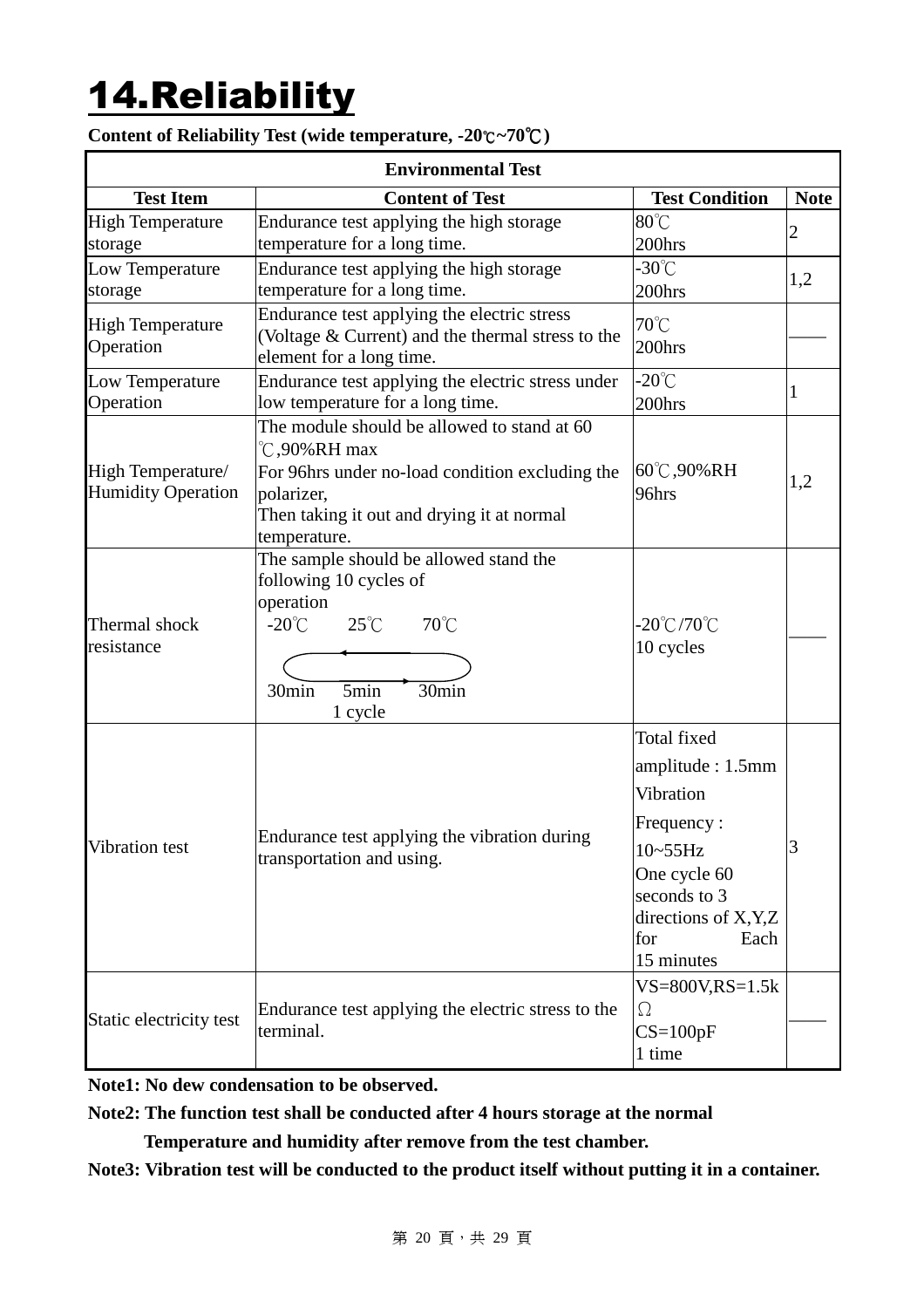# **15.Backlight Information**

| <b>PARAMETER</b>                   | <b>SYMBOL</b>           | <b>MIN</b> | <b>TYP</b> | <b>MAX</b>     | <b>UNIT</b>       | <b>TEST</b><br><b>CONDITION</b> |
|------------------------------------|-------------------------|------------|------------|----------------|-------------------|---------------------------------|
| <b>Supply Current</b>              | <b>ILED_RED</b>         |            | 42         | $\blacksquare$ | mA                |                                 |
| <b>Supply Current</b>              | <b>ILED_GREEN</b>       |            | 44         |                | mA                | $V=5.0V$                        |
| <b>Supply Current</b>              | <b>ILED_BULE</b>        |            | 47         | $\blacksquare$ | mA                |                                 |
| <b>Supply Voltage</b>              | $\mathbf{V}$            | 4.9        | 5.0        | 5.1            | $\mathbf{V}$      |                                 |
| <b>Reverse Voltage</b>             | <b>VR</b>               |            | 5          |                | $\mathbf{V}$      |                                 |
| <b>Luminous Intensity IV_RED</b>   |                         | 34.6       | 43.3       |                | $CD/M^2$          | ILED=42mA                       |
| <b>Luminous Intensity IV_GREEN</b> |                         | 102.7      | 128.4      | —              | CD/M <sup>2</sup> | $ILED = 44mA$                   |
| <b>Luminous Intensity IV_BULE</b>  |                         | 12.9       | 16.2       |                | $CD/M^2$          | $ILED = 47mA$                   |
| <b>Wave Length</b>                 | $\lambda p$ RED         | 620        | 625        | 630            | nm                | ILED = $42mA$                   |
| <b>Wave Length</b>                 | $\lambda$ p _GREEN      | 515        | 520        | 525            | nm                | $ILED = 44mA$                   |
| <b>Wave Length</b>                 | $\lambda$ p _BULE       | 465        | 470        | 475            | nm                | $ILED=47mA$                     |
|                                    | $\overline{\mathbf{R}}$ | <b>80K</b> |            |                |                   | ILED $\leq$ 15mA                |
| <b>LED Life Time</b>               | G                       | <b>40K</b> |            |                | Hr.               | For each LED Lamp               |
|                                    | B                       | <b>40K</b> |            |                |                   |                                 |
| <b>Color</b>                       | <b>RED, REEN, BLUE</b>  |            |            |                |                   |                                 |

#### **Specification**

Note: The LED of B/L is drive by current only, drive voltage is for reference only. drive voltage can make driving current under safety area (current between minimum and maximum).

**Note1 :LED Life Time is only an estimate for reference.** 

D rive from  $pin 15$ ,  $pin 16$ ,  $pin 17$ ,  $pin 18$ 

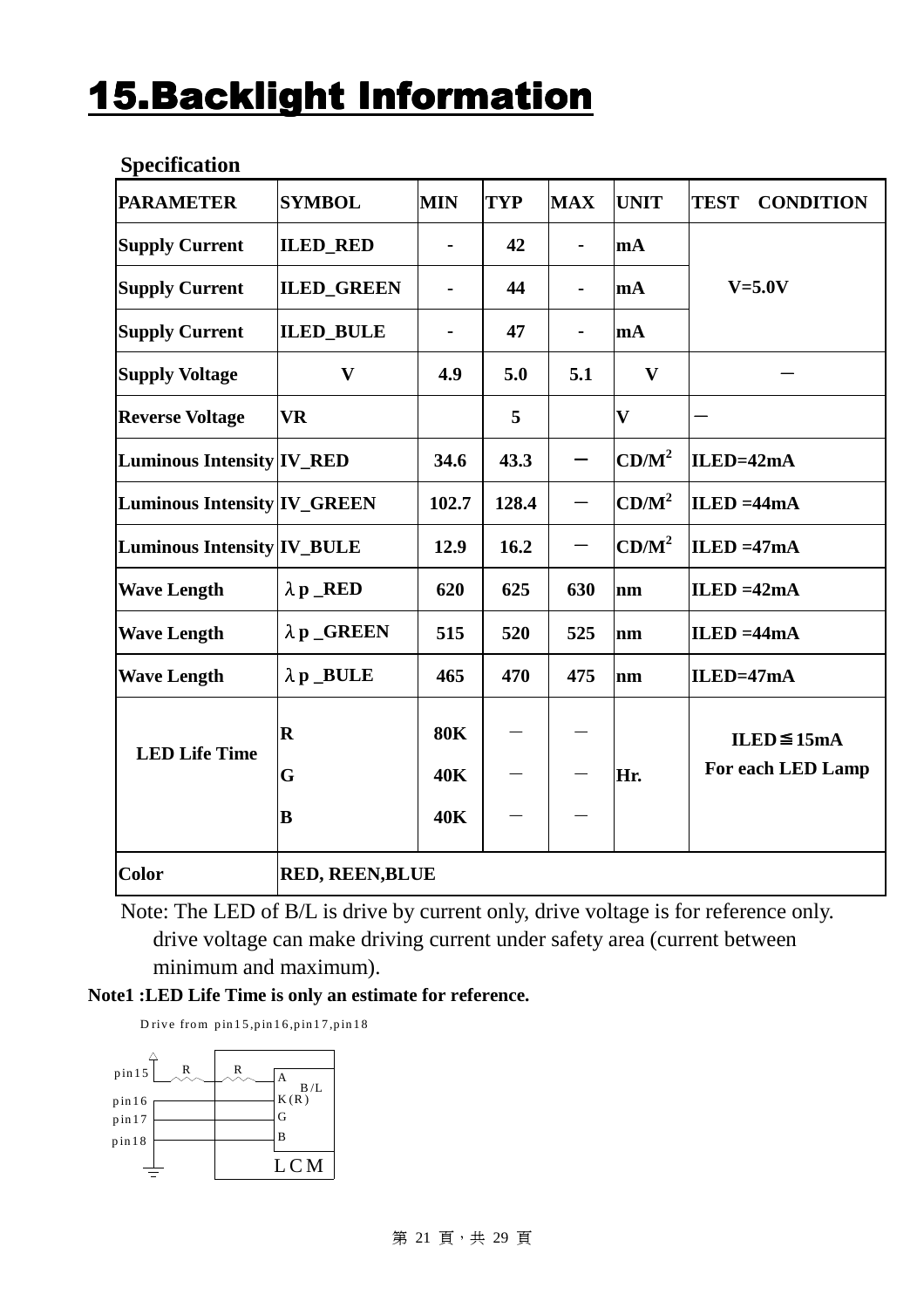# 16. Inspection specification

| NO | Item                                                                  |                                                                                                                                                                                                                                                                                                                         |                                                                                                                                                                            | Criterion                                                                                                                                                                                         |                                                                                                                                                 | AQL        |  |  |  |
|----|-----------------------------------------------------------------------|-------------------------------------------------------------------------------------------------------------------------------------------------------------------------------------------------------------------------------------------------------------------------------------------------------------------------|----------------------------------------------------------------------------------------------------------------------------------------------------------------------------|---------------------------------------------------------------------------------------------------------------------------------------------------------------------------------------------------|-------------------------------------------------------------------------------------------------------------------------------------------------|------------|--|--|--|
| 01 | Electrical<br>Testing                                                 | 1.1 Missing vertical, horizontal segment, segment contrast defect.<br>1.2 Missing character, dot or icon.<br>1.3 Display malfunction.<br>1.4 No function or no display.<br>1.5 Current consumption exceeds product specifications.<br>1.6 LCD viewing angle defect.<br>1.7 Mixed product types.<br>1.8 Contrast defect. |                                                                                                                                                                            |                                                                                                                                                                                                   |                                                                                                                                                 |            |  |  |  |
| 02 | Black or white<br>spots on LCD<br>(display only)                      |                                                                                                                                                                                                                                                                                                                         | 2.1 White and black spots on display $\leq 0.25$ mm, no more than<br>three white or black spots present.<br>2.2 Densely spaced: No more than two spots or lines within 3mm |                                                                                                                                                                                                   |                                                                                                                                                 |            |  |  |  |
| 03 | LCD black<br>spots, white<br>spots,<br>contamination<br>(non-display) | 3.1 Round type : As following drawing<br>$\Phi = (x + y)/2$<br>3.2 Line type : (As following drawing)<br>W                                                                                                                                                                                                              | Length<br>$L \le 3.0$<br>$L \le 2.5$<br>$---$                                                                                                                              | <b>SIZE</b><br>$\Phi \leq 0.10$<br>$0.10<\Phi\!\leq\!0.20$<br>$0.20 < \Phi \le 0.25$<br>$0.25 < \Phi$<br>Width<br>$W \leq 0.02$<br>$0.02 \le W \le 0.03$<br>$0.03 \le W \le 0.05$<br>$0.05\!<\!W$ | Acceptable Q TY<br>Accept no dense<br>$\overline{2}$<br>$\overline{0}$<br>Acceptable Q TY<br>Accept no dense<br>$\overline{2}$<br>As round type | 2.5<br>2.5 |  |  |  |
| 04 | Polarizer<br>bubbles                                                  | If bubbles are visible,<br>judge using black spot<br>specifications, not easy<br>to find, must check in<br>specify direction.                                                                                                                                                                                           |                                                                                                                                                                            | Size $\Phi$<br>$\Phi \leq 0.20$<br>$0.20<\Phi\!\leq\!0.50$<br>$0.50 < \Phi \le 1.00$<br>$1.00 < \Phi$<br>Total Q TY                                                                               | Acceptable Q TY<br>Accept no dense<br>3<br>$\overline{2}$<br>$\overline{0}$<br>3                                                                | 2.5        |  |  |  |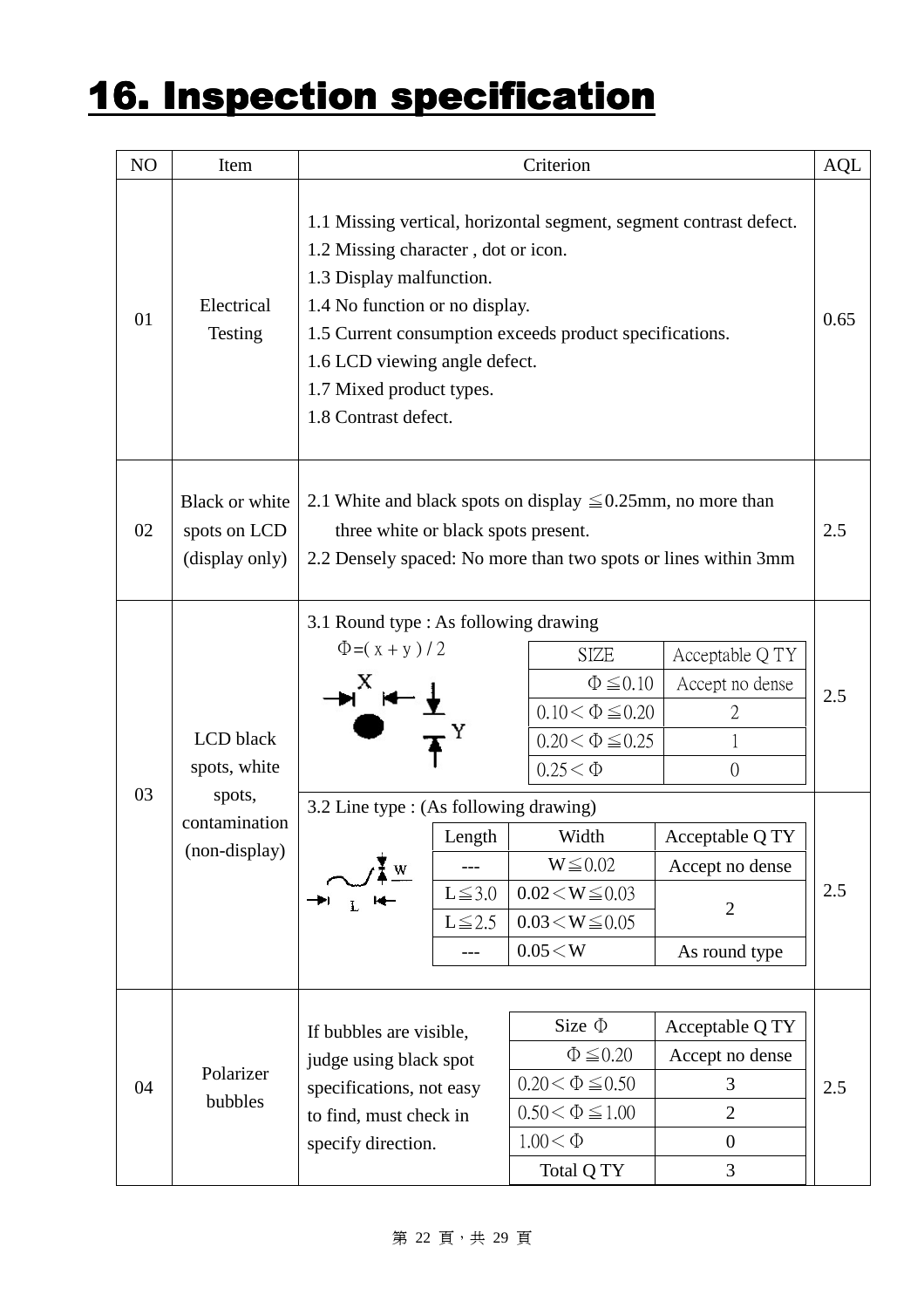| Item             |                                                                                                                | Criterion                                                 |                                                                                            | AQL                                                                                                                                                                                                                                                                                                               |
|------------------|----------------------------------------------------------------------------------------------------------------|-----------------------------------------------------------|--------------------------------------------------------------------------------------------|-------------------------------------------------------------------------------------------------------------------------------------------------------------------------------------------------------------------------------------------------------------------------------------------------------------------|
| <b>Scratches</b> |                                                                                                                |                                                           |                                                                                            |                                                                                                                                                                                                                                                                                                                   |
| Chipped<br>glass | Symbols Define:<br>x: Chip length<br>k: Seal width<br>z: Chip thickness<br>$Z \leq 1/2t$<br>$1/2t < z \leq 2t$ | y: Chip width<br>Not over viewing area<br>Not exceed 1/3k | x: Chip length<br>$x \leq 1/8a$<br>$x \leq 1/8a$                                           | 2.5                                                                                                                                                                                                                                                                                                               |
|                  | z: Chip thickness<br>$Z \leq 1/2t$<br>$1/2t < z \leq 2t$                                                       | y: Chip width<br>Not over viewing area<br>Not exceed 1/3k | x: Chip length<br>$x \leq 1/8a$<br>$x \leq 1/8a$                                           |                                                                                                                                                                                                                                                                                                                   |
|                  |                                                                                                                | 6.1.2 Corner crack:                                       | y: Chip width<br>t: Glass thickness<br>L: Electrode pad length:<br>6.1 General glass chip: | Follow NO.3 LCD black spots, white spots, contamination<br>z: Chip thickness<br>a: LCD side length<br>6.1.1 Chip on panel surface and crack between panels:<br>$\odot$ If there are 2 or more chips, x is total length of each chip.<br>$\odot$ If there are 2 or more chips, x is the total length of each chip. |

#### 第 23 頁, 共 29 頁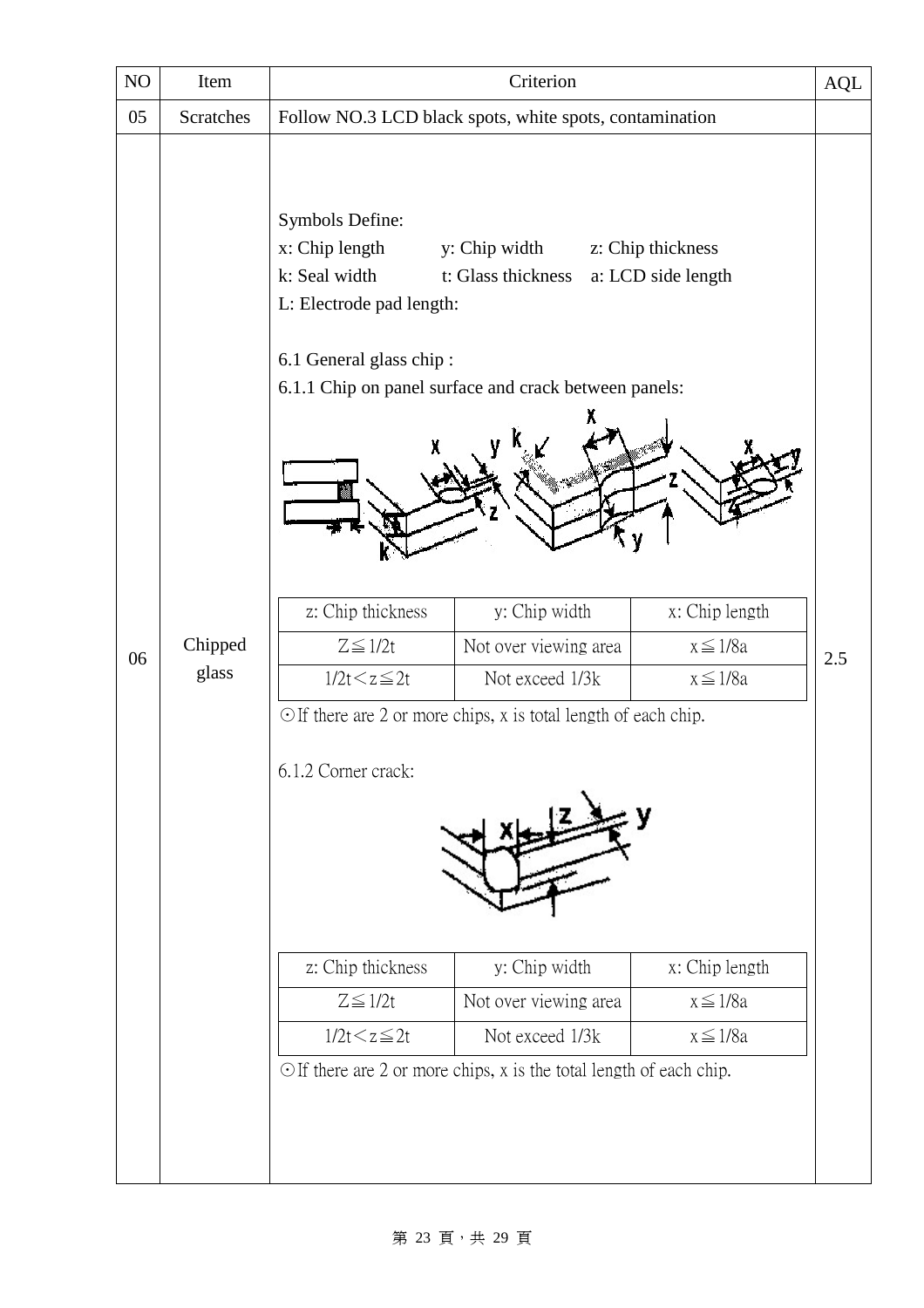

#### 第 24 頁, 共 29 頁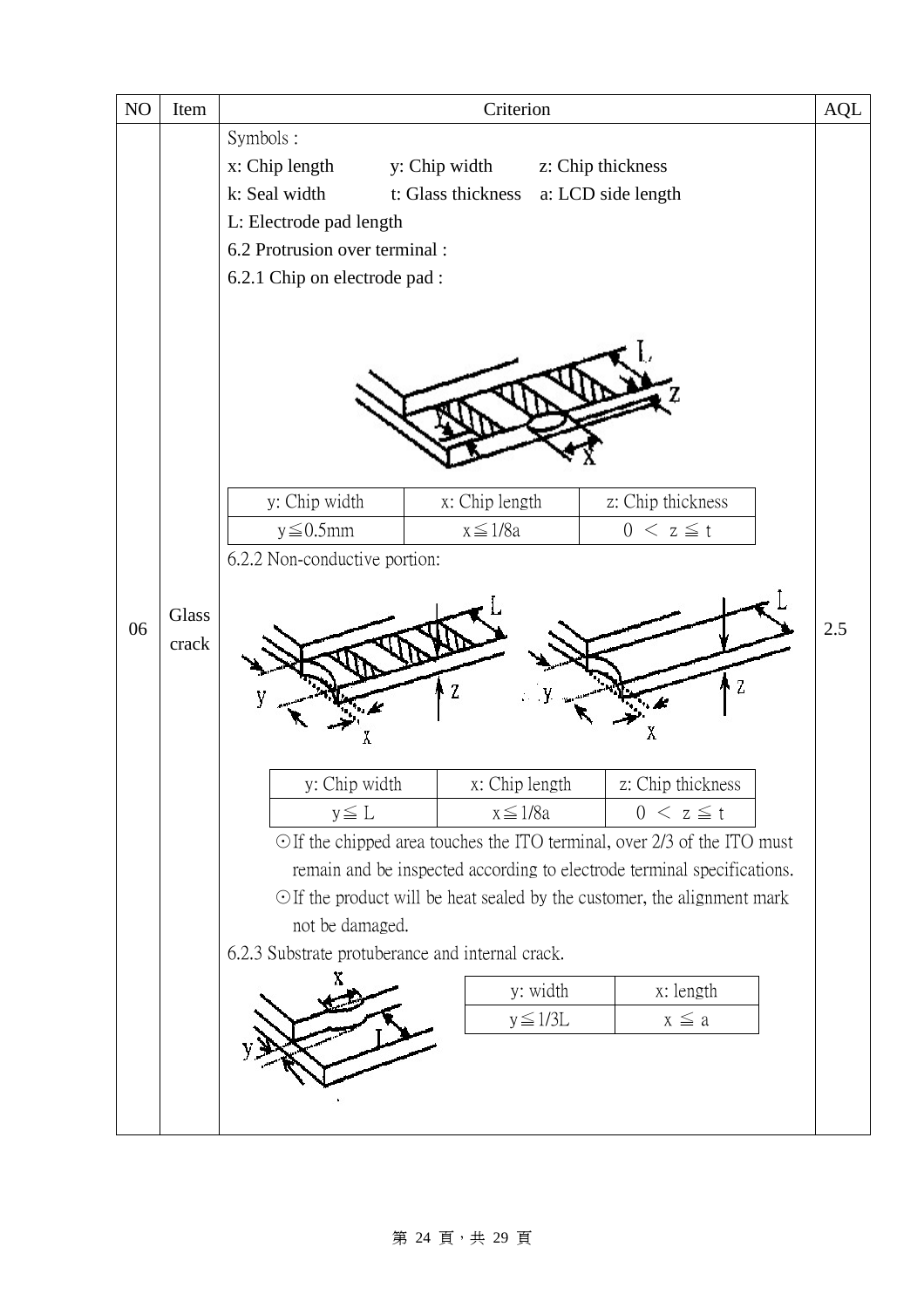| N <sub>O</sub> | Item                  | Criterion                                                                                                                                                                                                                                                                                                                                                                                                                                                                                                                                                                                                                                                                                                                                                                                                                                                                                           | <b>AQL</b>                                                     |
|----------------|-----------------------|-----------------------------------------------------------------------------------------------------------------------------------------------------------------------------------------------------------------------------------------------------------------------------------------------------------------------------------------------------------------------------------------------------------------------------------------------------------------------------------------------------------------------------------------------------------------------------------------------------------------------------------------------------------------------------------------------------------------------------------------------------------------------------------------------------------------------------------------------------------------------------------------------------|----------------------------------------------------------------|
| 07             | Cracked glass         | The LCD with extensive crack is not acceptable.                                                                                                                                                                                                                                                                                                                                                                                                                                                                                                                                                                                                                                                                                                                                                                                                                                                     | 2.5                                                            |
| 08             | Backlight<br>elements | 8.1 Illumination source flickers when lit.<br>8.2 Spots or scratched that appear when lit must be judged. Using<br>LCD spot, lines and contamination standards.<br>8.3 Backlight doesn' t light or color wrong.                                                                                                                                                                                                                                                                                                                                                                                                                                                                                                                                                                                                                                                                                     | 0.65<br>2.5<br>0.65                                            |
| 09             | <b>Bezel</b>          | 9.1 Bezel may not have rust, be deformed or have fingerprints,<br>stains or other contamination.<br>9.2 Bezel must comply with job specifications.                                                                                                                                                                                                                                                                                                                                                                                                                                                                                                                                                                                                                                                                                                                                                  | 2.5<br>0.65                                                    |
| 10             | $PCB \cdot COB$       | 10.1 COB seal may not have pinholes larger than 0.2mm or<br>contamination.<br>10.2 COB seal surface may not have pinholes through to the IC.<br>10.3 The height of the COB should not exceed the height<br>indicated in the assembly diagram.<br>10.4 There may not be more than 2mm of sealant outside the<br>seal area on the PCB. And there should be no more than<br>three places.<br>10.5 No oxidation or contamination PCB terminals.<br>10.6 Parts on PCB must be the same as on the production<br>characteristic chart. There should be no wrong parts,<br>missing parts or excess parts.<br>10.7 The jumper on the PCB should conform to the product<br>characteristic chart.<br>10.8 If solder gets on bezel tab pads, LED pad, zebra pad or<br>screw hold pad, make sure it is smoothed down.<br>10.9 The Scraping testing standard for Copper Coating of PCB<br>Ҡ<br>$X * Y \leq 2mm^2$ | 2.5<br>2.5<br>0.65<br>2.5<br>2.5<br>0.65<br>0.65<br>2.5<br>2.5 |
| 11             | Soldering             | 11.1 No un-melted solder paste may be present on the PCB.<br>11.2 No cold solder joints, missing solder connections, oxidation or<br>icicle.<br>11.3 No residue or solder balls on PCB.<br>11.4 No short circuits in components on PCB.                                                                                                                                                                                                                                                                                                                                                                                                                                                                                                                                                                                                                                                             | 2.5<br>2.5<br>2.5<br>0.65                                      |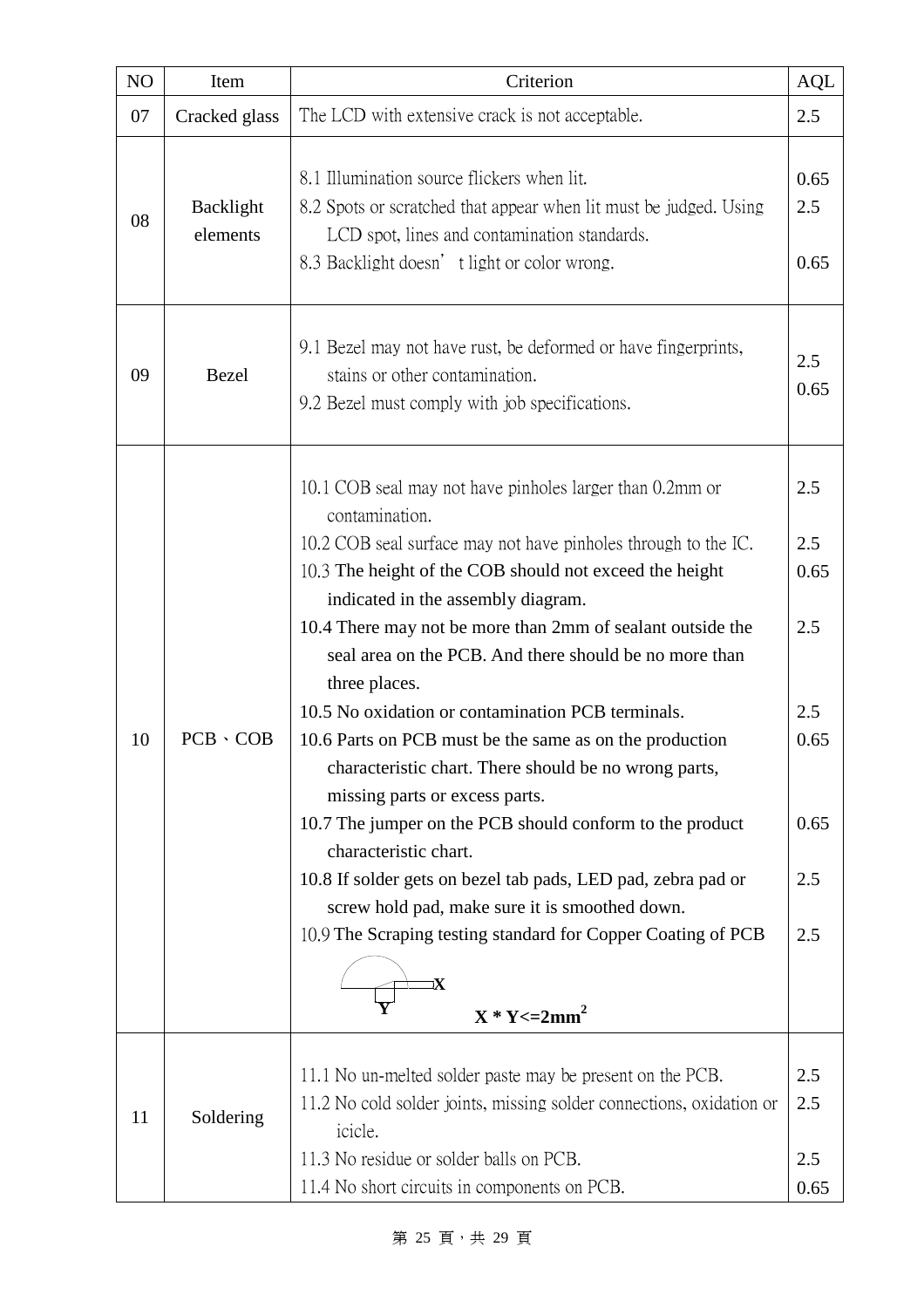| N <sub>O</sub> | Item                  | Criterion                                                                                                                                                                                                                                                                                                                                                                                                                                                                                                                                                                                                 |                                                              |
|----------------|-----------------------|-----------------------------------------------------------------------------------------------------------------------------------------------------------------------------------------------------------------------------------------------------------------------------------------------------------------------------------------------------------------------------------------------------------------------------------------------------------------------------------------------------------------------------------------------------------------------------------------------------------|--------------------------------------------------------------|
| 12             | General<br>appearance | 12.1 No oxidation, contamination, curves or, bends on interface Pin<br>(OLB) of TCP.<br>12.2 No cracks on interface pin (OLB) of TCP.<br>12.3 No contamination, solder residue or solder balls on product.<br>12.4 The IC on the TCP may not be damaged, circuits.<br>12.5 The uppermost edge of the protective strip on the interface pin<br>must be present or look as if it cause the interface pin to sever.<br>12.6 The residual rosin or tin oil of soldering (component or chip<br>component) is not burned into brown or black color.<br>12.7 Sealant on top of the ITO circuit has not hardened. | <b>AQL</b><br>2.5<br>0.65<br>2.5<br>2.5<br>2.5<br>2.5<br>2.5 |
|                |                       | 12.8 Pin type must match type in specification sheet.                                                                                                                                                                                                                                                                                                                                                                                                                                                                                                                                                     | 0.65                                                         |
|                |                       | 12.9 LCD pin loose or missing pins.                                                                                                                                                                                                                                                                                                                                                                                                                                                                                                                                                                       | 0.65                                                         |
|                |                       | 12.10 Product packaging must the same as specified on packaging<br>specification sheet.                                                                                                                                                                                                                                                                                                                                                                                                                                                                                                                   | 0.65                                                         |
|                |                       | 12.11 Product dimension and structure must conform to product<br>specification sheet.                                                                                                                                                                                                                                                                                                                                                                                                                                                                                                                     | 0.65                                                         |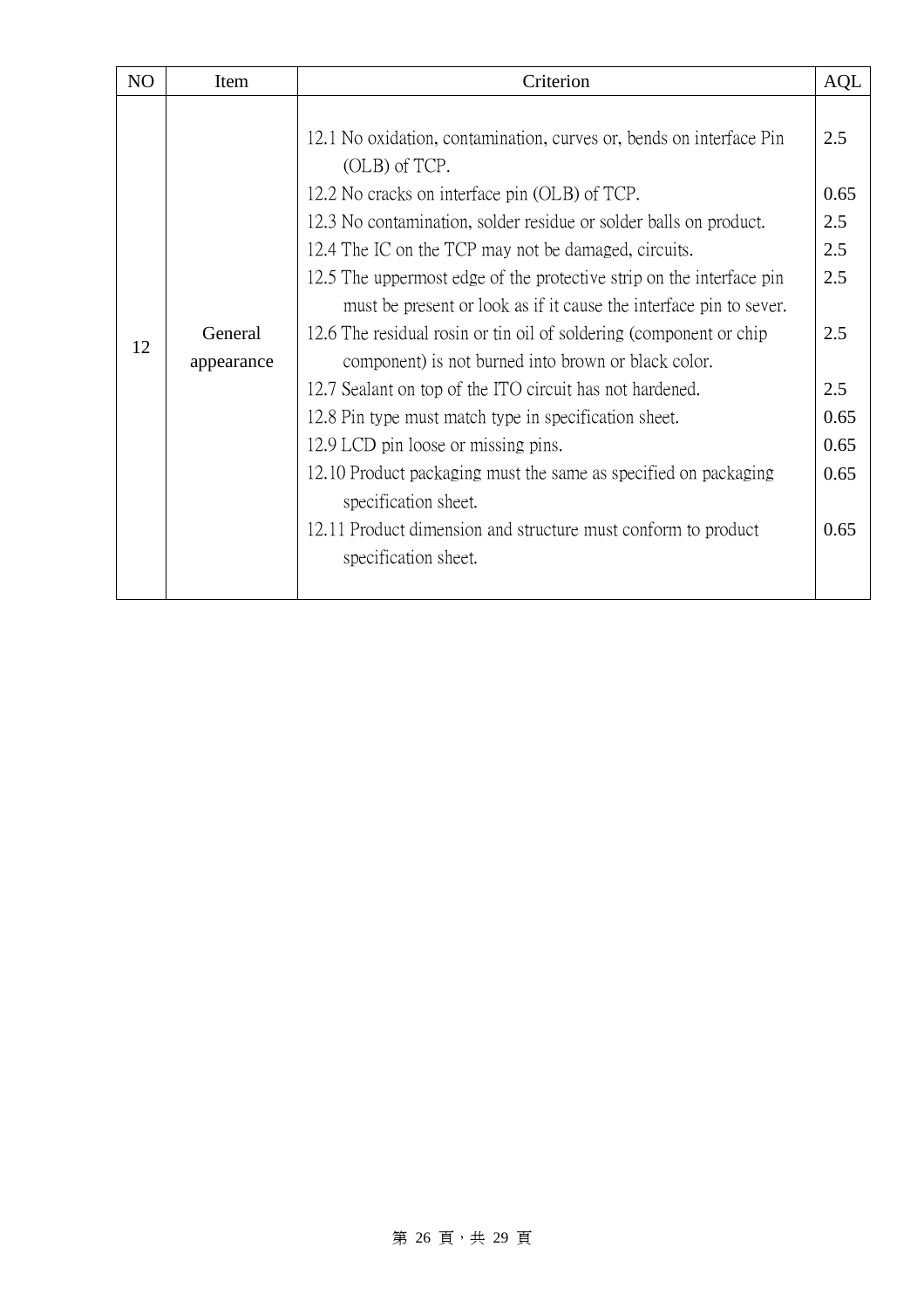# **17. Material List of Components for** RoHs

1. WINSTAR Display Co., Ltd hereby declares that all of or part of products (with the mark "#"in code), including, but not limited to, the LCM, accessories or packages, manufactured and/or delivered to your company (including your subsidiaries and affiliated company) directly or indirectly by our company (including our subsidiaries or affiliated companies) do not intentionally contain any of the substances listed in all applicable EU directives and regulations, including the following substances.

Exhibit A: The Harmful Material List

| Material                                         | (Cd)       | (Pb)        | (Hg)        | $(Cr6+)$    | PBBs        | <b>PBDEs</b> |
|--------------------------------------------------|------------|-------------|-------------|-------------|-------------|--------------|
| Limited<br>Value                                 | 100<br>ppm | 1000<br>ppm | 1000<br>ppm | 1000<br>ppm | 1000<br>ppm | 1000<br>ppm  |
| Above limited value is set up according to RoHS. |            |             |             |             |             |              |

2.Process for RoHS requirement:

(1) Use the  $Sn/Ag/Cu$  soldering surface; the surface of Pb-free solder is rougher than we used before.

(2) Heat-resistance temp.  $\colon$ 

.

Reflow:  $250^{\circ}$ C, 30 seconds Max.  $\vdots$ 

Connector soldering wave or hand soldering:  $320^{\circ}$ C, 10 seconds max.

(3) Temp. curve of reflow, max. Temp.:  $235±5^{\circ}$ C ;

Recommended customer's soldering temp. of connector: 280  $\degree$ C, 3 seconds.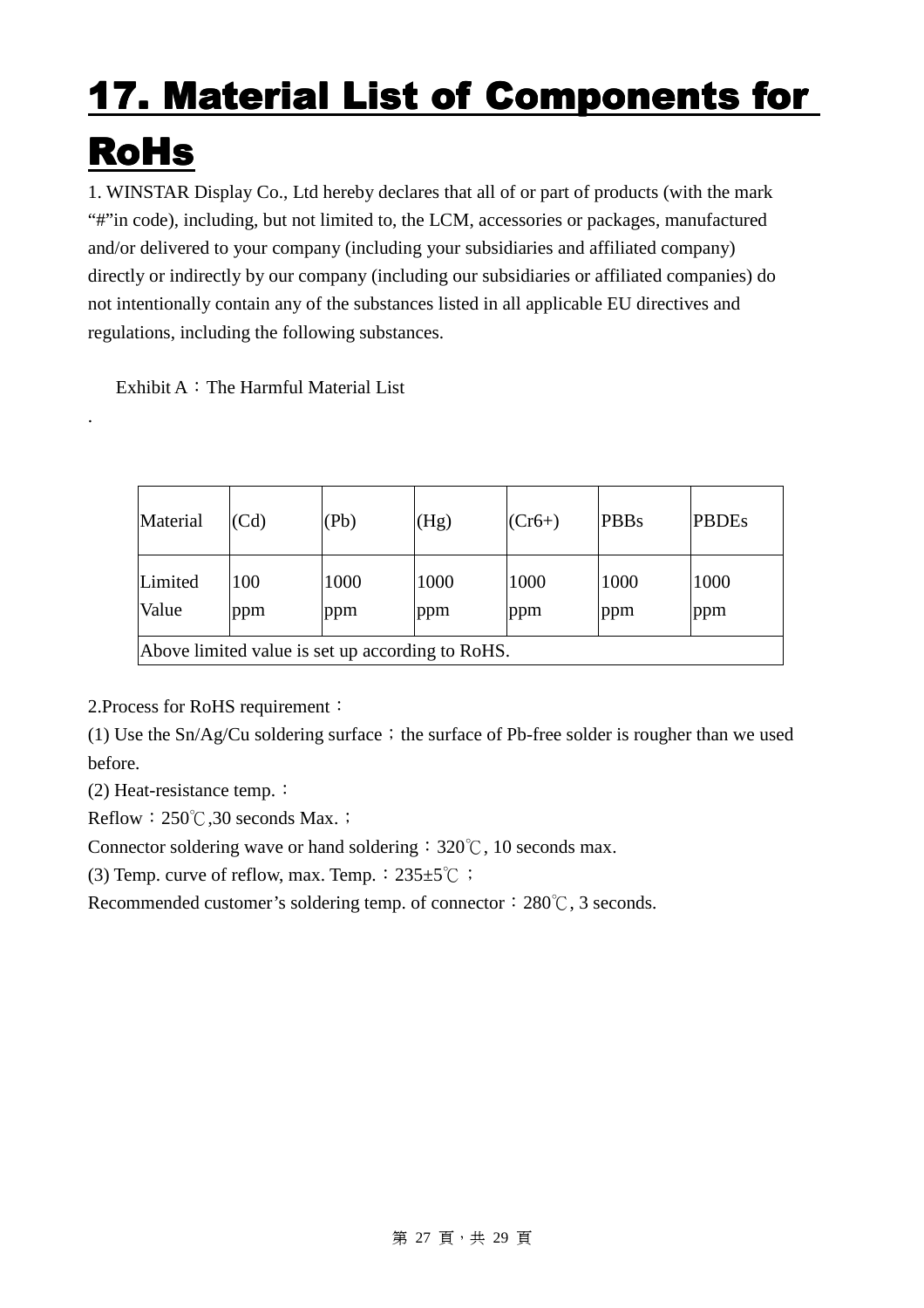|                          | winstar                                          |      | <b>LCM Sample Estimate Feedback Sheet</b> |  |  |
|--------------------------|--------------------------------------------------|------|-------------------------------------------|--|--|
|                          |                                                  |      | Page: 1                                   |  |  |
| 1 \ Panel Specification: |                                                  |      |                                           |  |  |
|                          | 1. Panel Type:                                   | Pass | $NG, \underline{\hspace{2cm}}$            |  |  |
|                          | View Direction:<br>2.                            | Pass | $NG, \underline{\hspace{2cm}}$            |  |  |
|                          | Numbers of Dots:<br>3.                           | Pass | $NG, \underline{\hspace{2cm}}$            |  |  |
|                          | View Area:<br>$\mathbf{4}$ .                     | Pass | NG,                                       |  |  |
|                          | Active Area:<br>5.                               | Pass | $NG, \underline{\hspace{2cm}}$            |  |  |
|                          | Operating Temperature:<br>6.                     | Pass | $NG, \underline{\hspace{2cm}}$            |  |  |
|                          | Storage Temperature:<br>7.                       | Pass | $NG, \_$                                  |  |  |
|                          | Others :<br>8.                                   |      |                                           |  |  |
|                          | 2 Mechanical Specification:                      |      |                                           |  |  |
|                          | 1. PCB Size:                                     | Pass | $NG, \underline{\hspace{2cm}}$            |  |  |
|                          | Frame Size:<br>2.                                | Pass | NG,                                       |  |  |
|                          | Material of Frame:<br>3.                         | Pass | $NG, \underline{\hspace{2cm}}$            |  |  |
|                          | <b>Connector Position:</b><br>4.                 | Pass | $NG, \underline{\hspace{2cm}}$            |  |  |
|                          | Fix Hole Position:<br>5.                         | Pass | $NG, \underline{\hspace{2cm}}$            |  |  |
|                          | <b>Backlight Position:</b><br>6.                 | Pass | $NG, \underline{\hspace{2cm}}$            |  |  |
|                          | Thickness of PCB:<br>7.                          | Pass | $NG, \underline{\hspace{2cm}}$            |  |  |
|                          | Height of Frame to PCB :<br>8.                   | Pass | $NG, \underline{\hspace{2cm}}$            |  |  |
|                          | Height of Module:<br>9.                          | Pass | $NG, \underline{\hspace{2cm}}$            |  |  |
|                          | 10. Others:                                      | Pass | $NG, \_$                                  |  |  |
|                          | 3 \ Relative Hole Size:                          |      |                                           |  |  |
|                          | 1. Pitch of Connector:                           | Pass | $NG, \underline{\hspace{2cm}}$            |  |  |
|                          | 2. Hole size of Connector:                       | Pass | NG,                                       |  |  |
|                          | 3. Mounting Hole size:                           | Pass | NG,                                       |  |  |
|                          | 4. Mounting Hole Type:                           | Pass | $NG, \underline{\hspace{2cm}}$            |  |  |
|                          | 5. Others:                                       | Pass | $NG, \underline{\hspace{2cm}}$            |  |  |
|                          | 4 · Backlight Specification:                     |      |                                           |  |  |
|                          | 1. $B/L$ Type :                                  | Pass | $NG, \underline{\hspace{2cm}}$            |  |  |
|                          | 2. $B/L$ Color:                                  | Pass | NG,                                       |  |  |
|                          | 3. B/L Driving Voltage (Reference for LED Type): |      |                                           |  |  |
|                          | 4. B/L Driving Current:                          | Pass | $NG, \underline{\hspace{2cm}}$            |  |  |
|                          | 5. Brightness of $B/L$ :                         | Pass | $NG, \underline{\hspace{2cm}}$            |  |  |
|                          | 6. B/L Solder Method:                            | Pass | NG,                                       |  |  |
|                          | 7. Others:                                       | Pass |                                           |  |  |